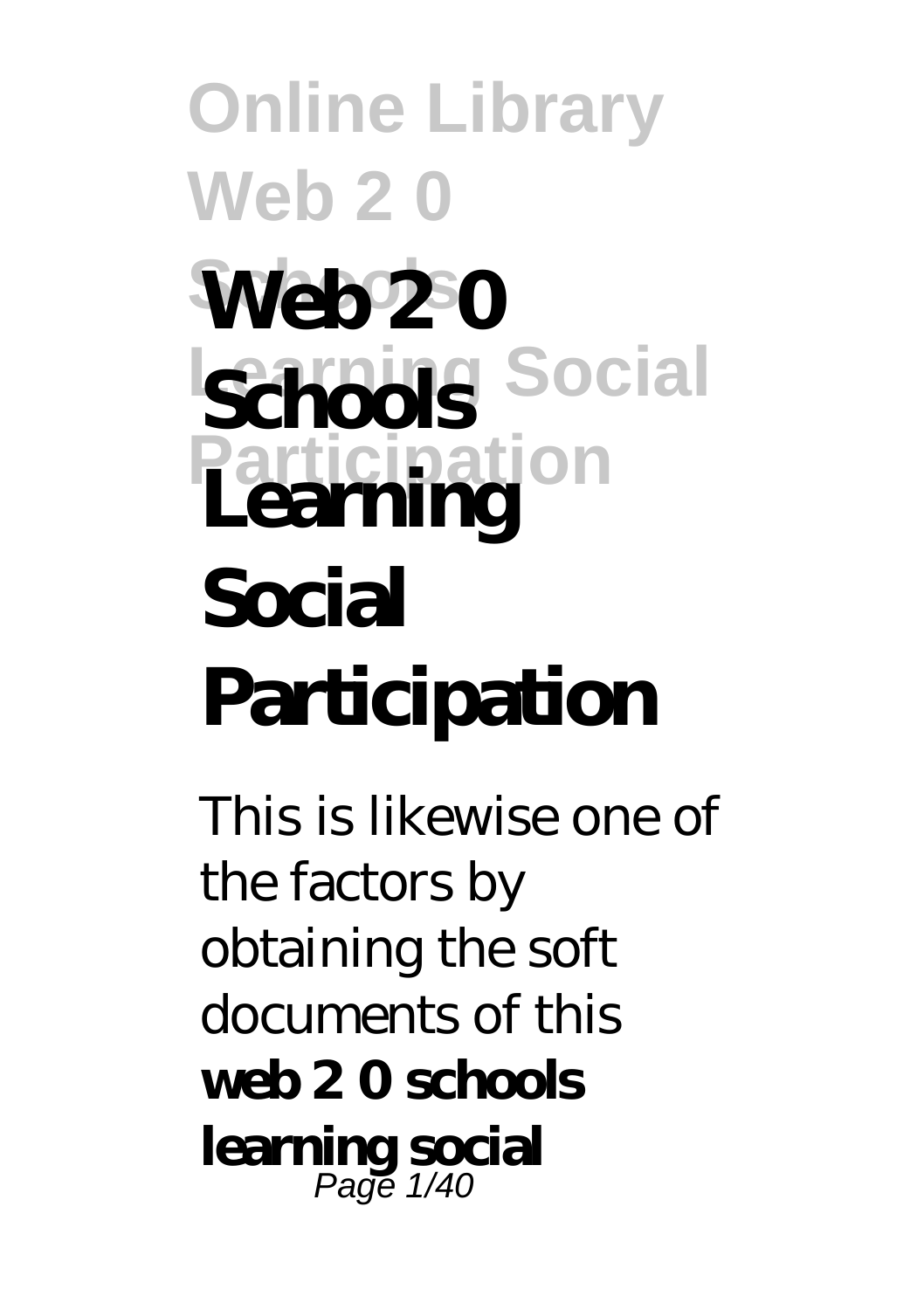**participation** by online. You might not **Participation** old to spend to go to require more become the ebook establishment as capably as search for them. In some cases, you likewise pull off not discover the publication web 2 0 schools learning social participation that you are looking Page 2/40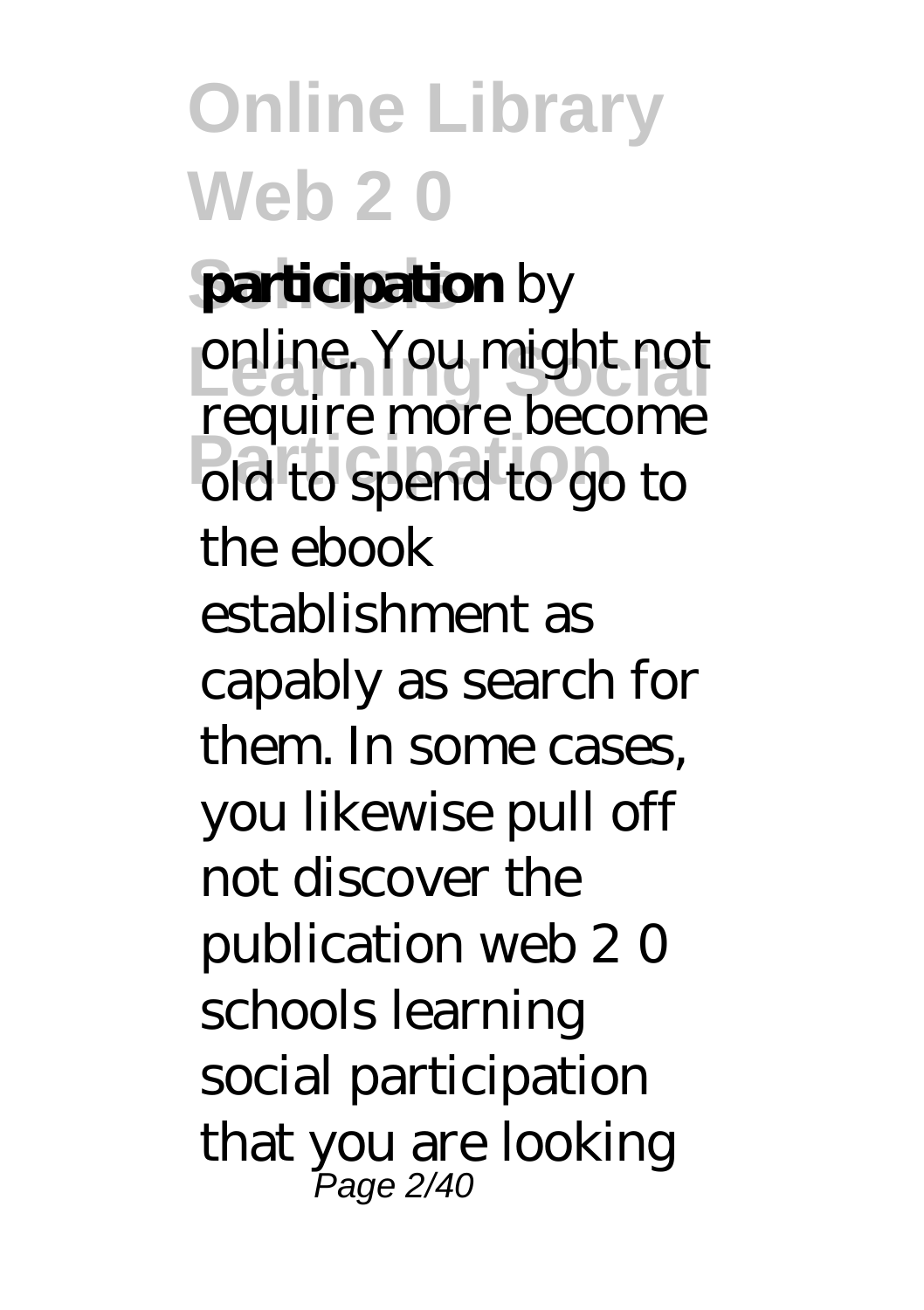**Online Library Web 2 0** for. It will completely squander the time. **However below, once** you visit this web page, it will be for that reason enormously simple to get as capably as download lead web 2 0 schools learning social participation

It will not Page 3/40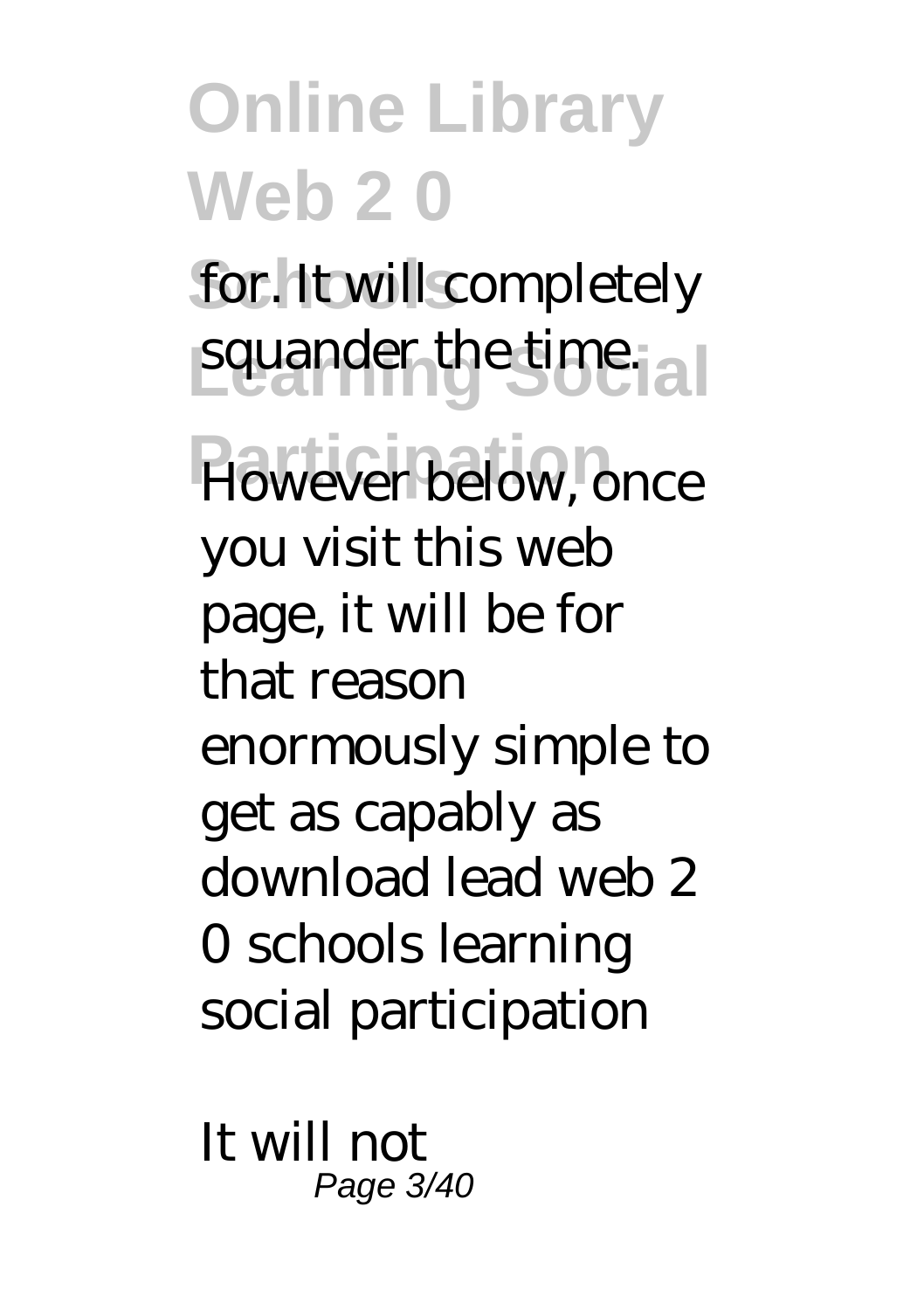acknowledge many period as we Social **Participation**<br>
can complete it while accustom before. You undertaking something else at home and even in your workplace. correspondingly easy! So, are you question? Just exercise just what we manage to pay for under as without difficulty as Page 4/40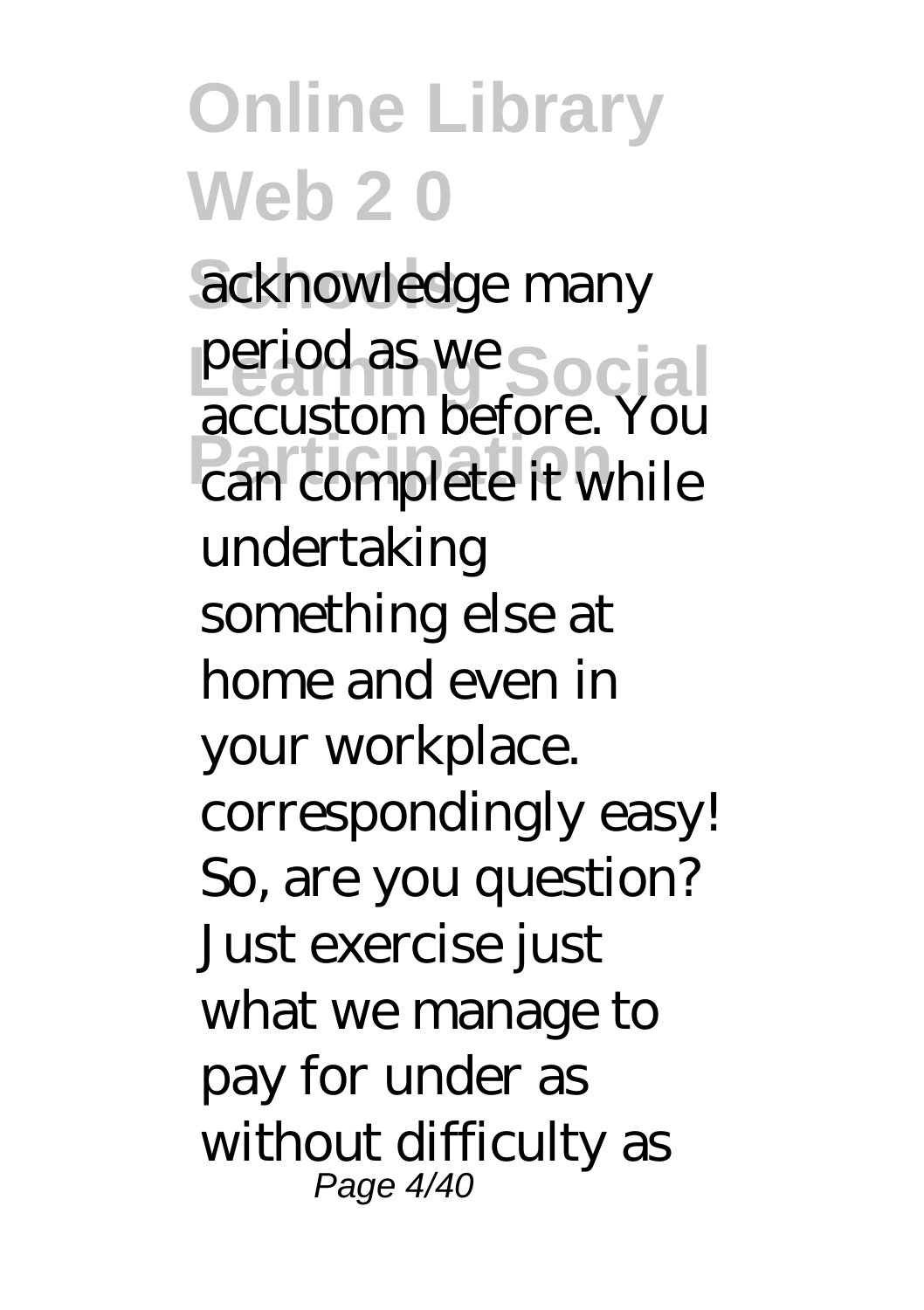**Online Library Web 2 0** evaluation **web 20 schools learning cial** what you following to **social participation** read!

*Web 2.0 Tools in Education* Webinar recording: How to introduce the use of web2.0 into your classroom Piaget's Theory of Cognitive Page 5/40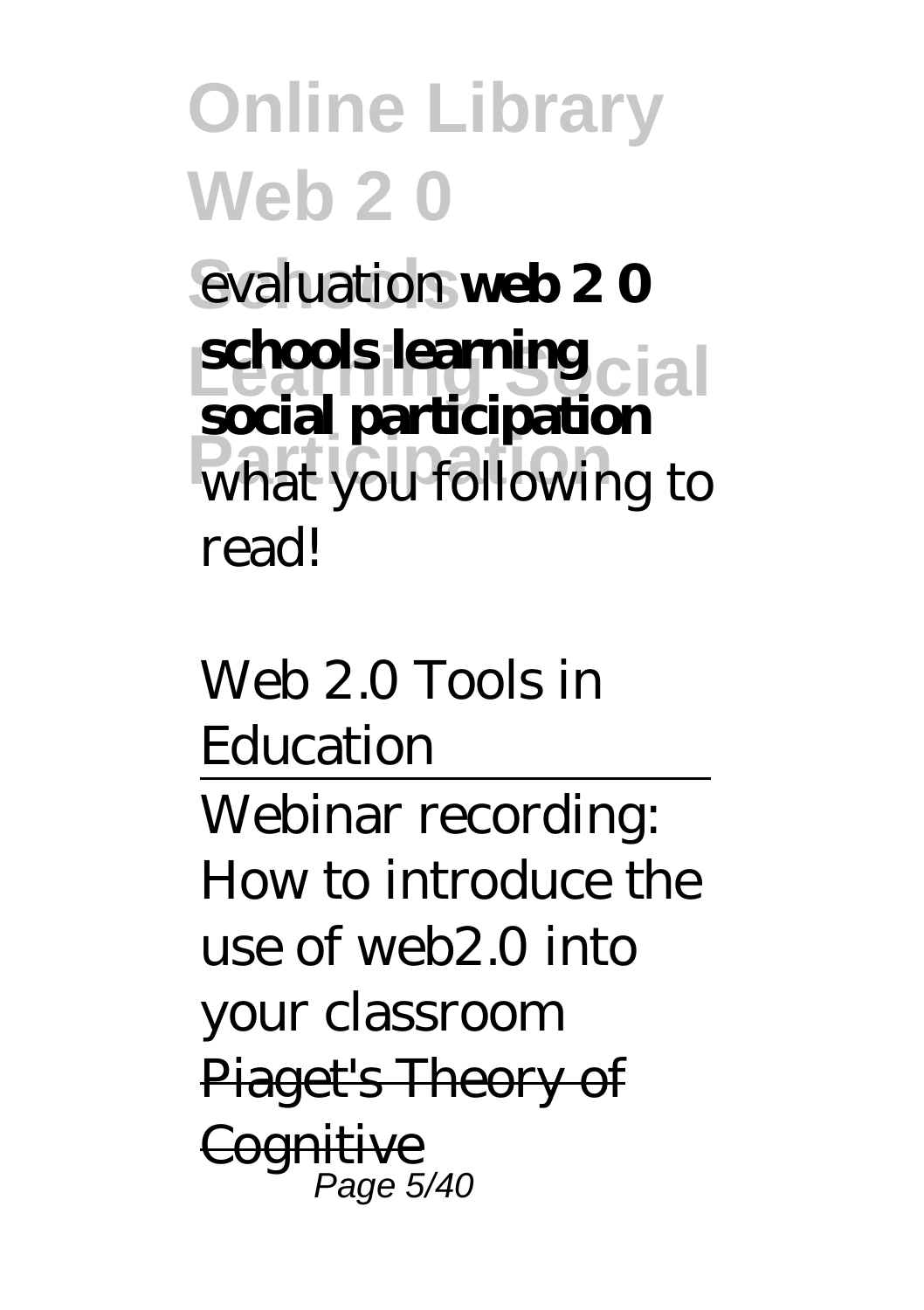Development Friends Schools and **Learn Python - Full** Web 2.0 Course for Beginners [Tutorial]*history of the entire world, i guess RSA ANIMATE: Changing Education Paradigms How to learn to code (quickly*

*and easily!)* Grit: the power of passion and perseverance | Page 6/40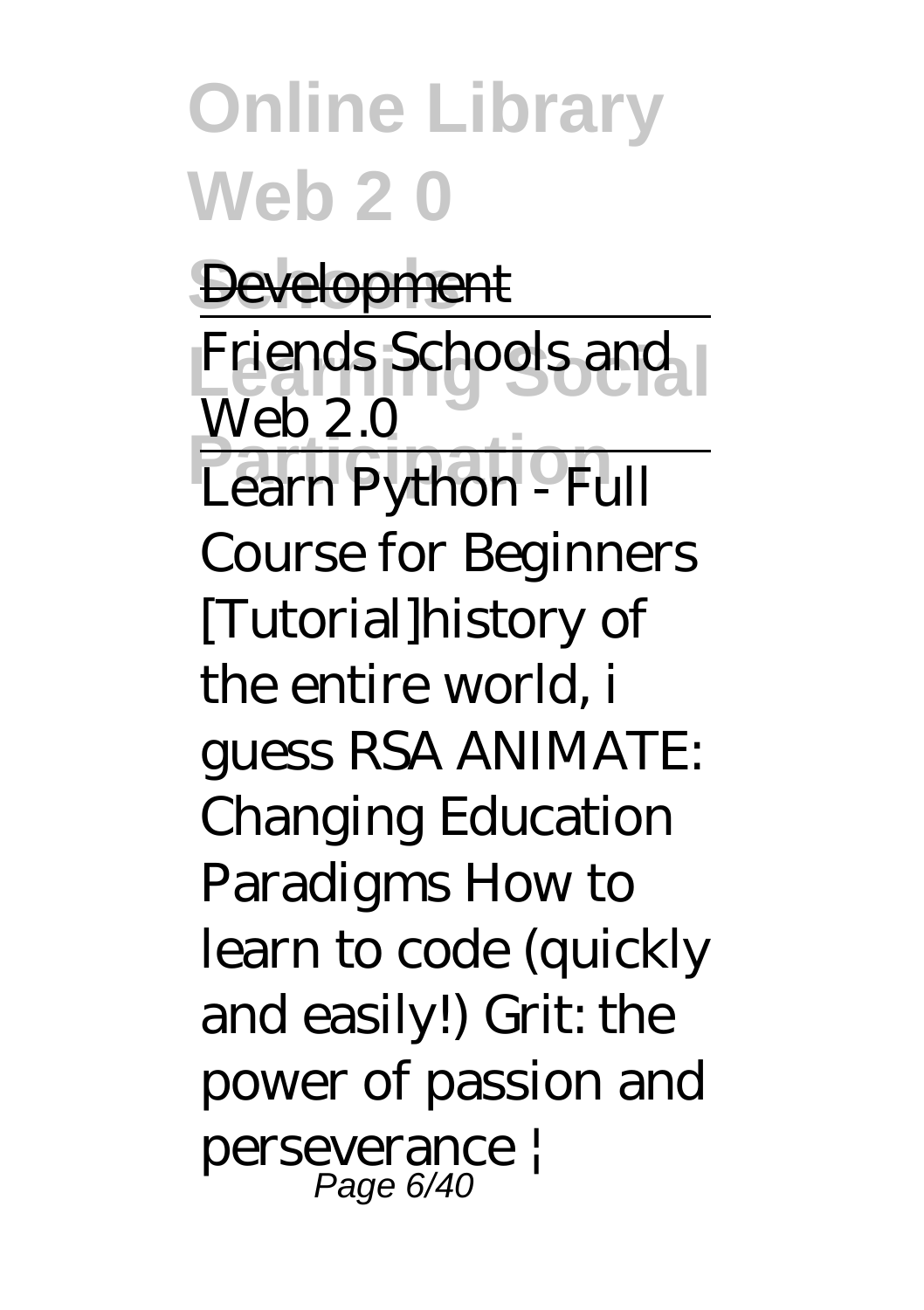**Schools** Angela Lee **Duckworth TIPS for POW to NOT STRESS** ONLINE LEARNING // ONESELF W/ LMS || Surviving School ep. 4 | Kryptochore Do schools kill creativity? | Sir Ken Robinson Top 10 Best CODING GAMES to Learn How to Code! A typical child on Piaget's conservation tasks Sir Page 7/40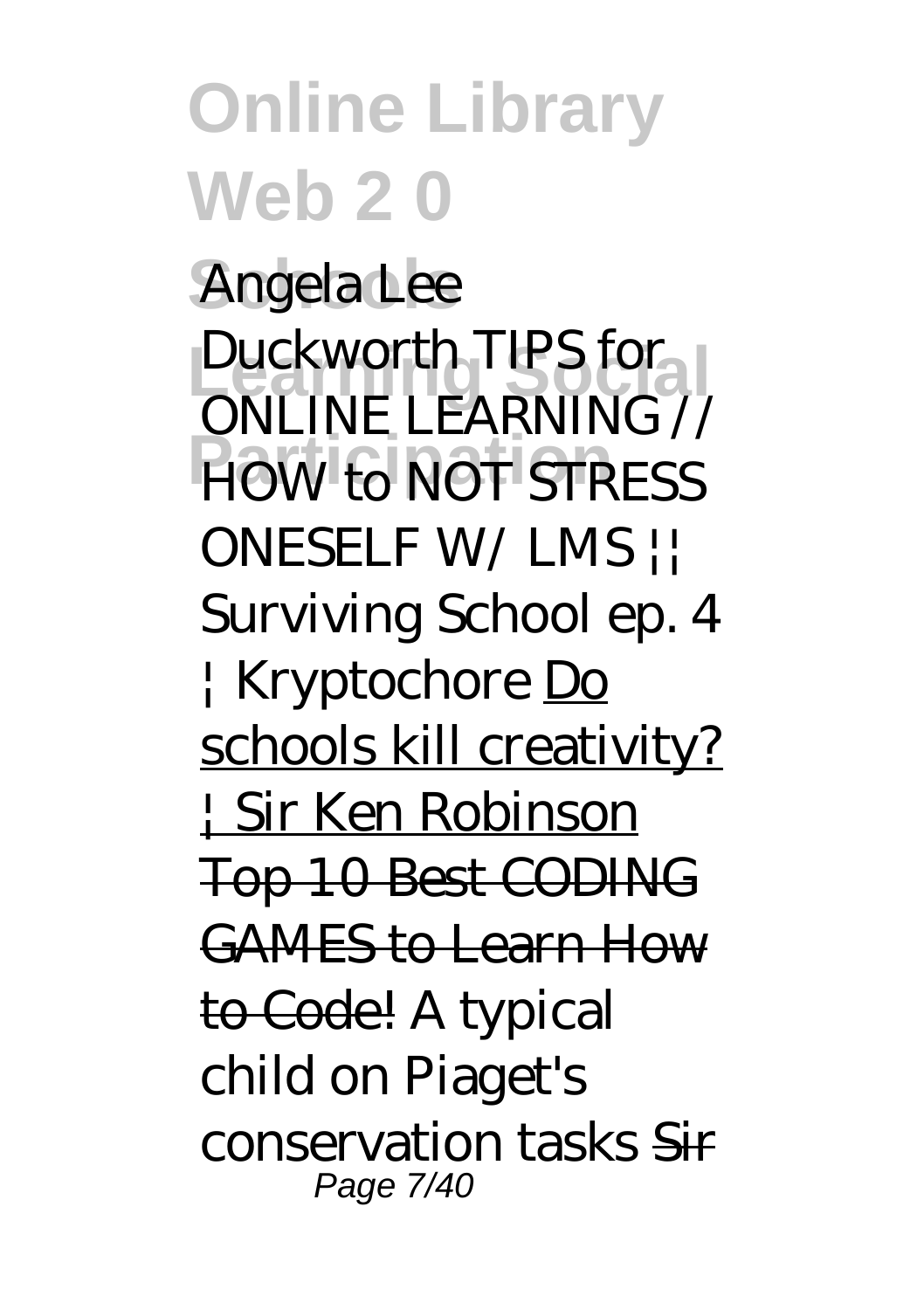#### Ken Robinson

**Educating the Heart Projects in Under 15** and Mind 15 Python Minutes (Code Included) Fastest way to become a software developer Kid President meets the President of the United States of America Learn Programming in 10 Minutes - 4 Concepts Page 8/40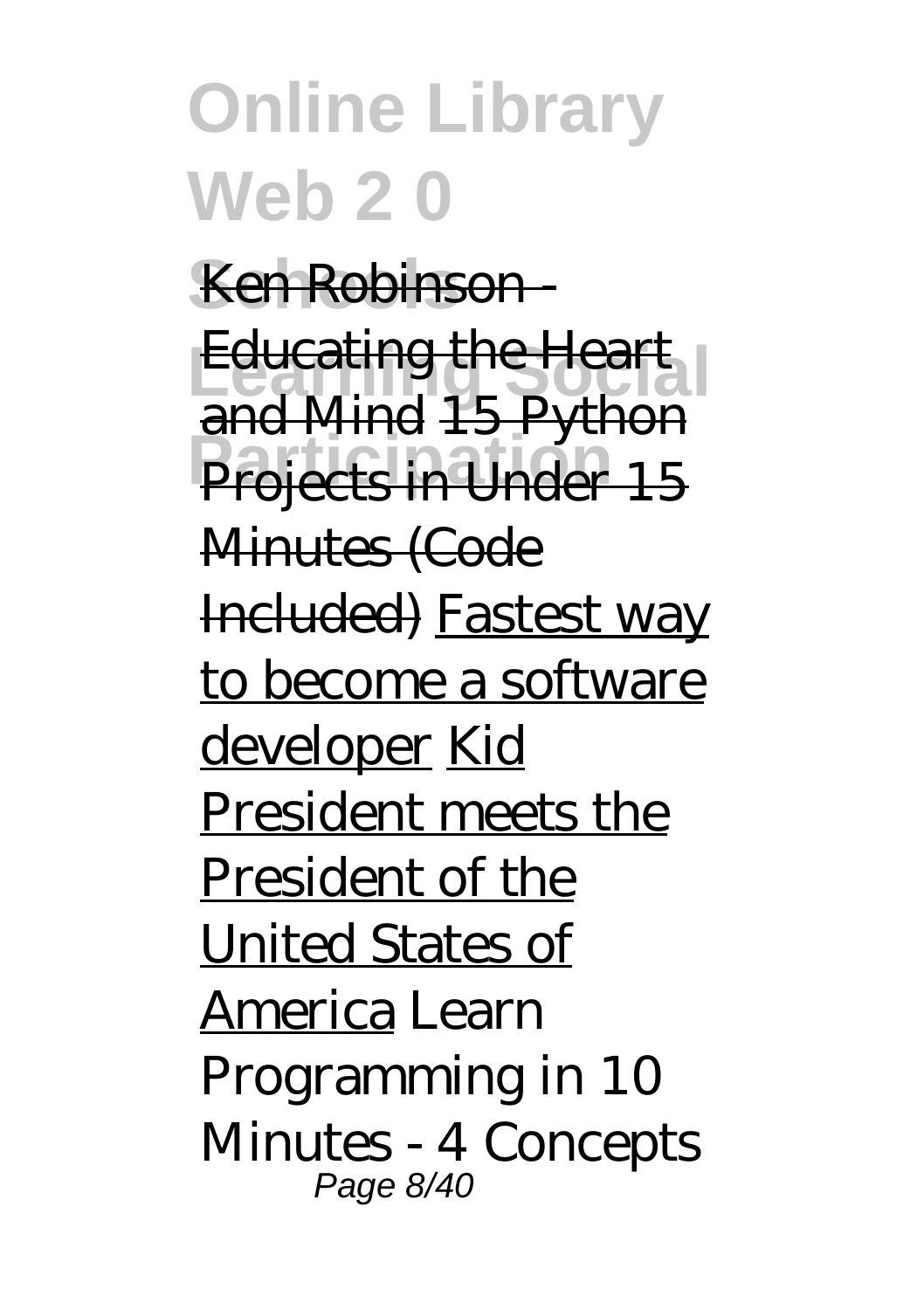**Schools** To Read all Code What is Web 2.0? What comes next?? A What is Social Media? Vision of K-12 Students Today **14-Year-Old Prodigy Programmer Dreams In Code** *Vlad and Nikita study at home school*

Learning Vocabulary Through Snapwords and Web 2.0 Tools/ Page 9/40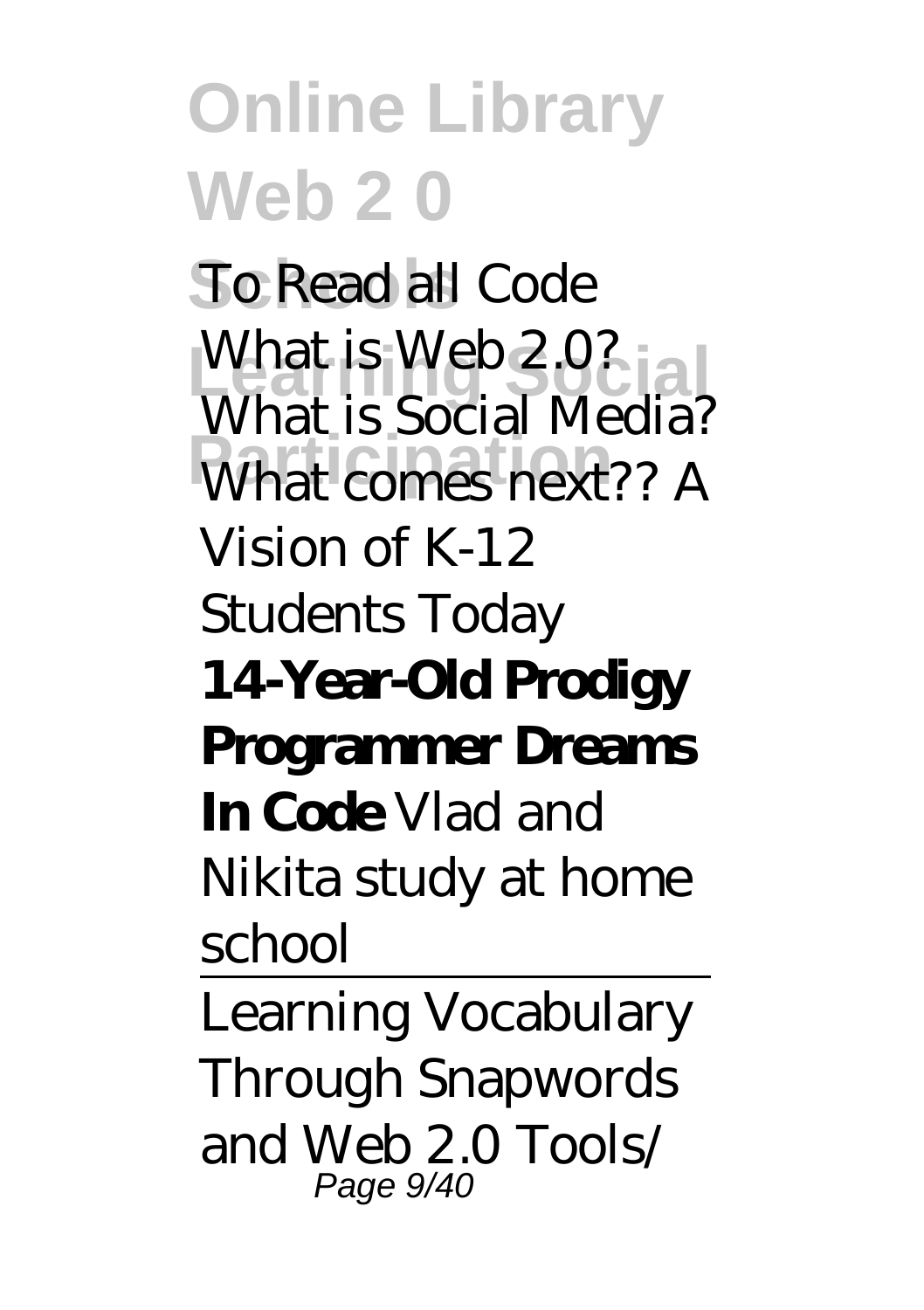Öc retmenler Kız **Learning Social** A.I.H.L. English **Participation** this? School English | Lesson 2 - What's LEARN ENGLISH FOR KIDS Kid President's Pep Talk to Teachers and Students! Digital Learning Web 2.0: Enhancing Teaching Presentation Using Prezi by Mohamed Amin Embi Justice: What's The Page 10/40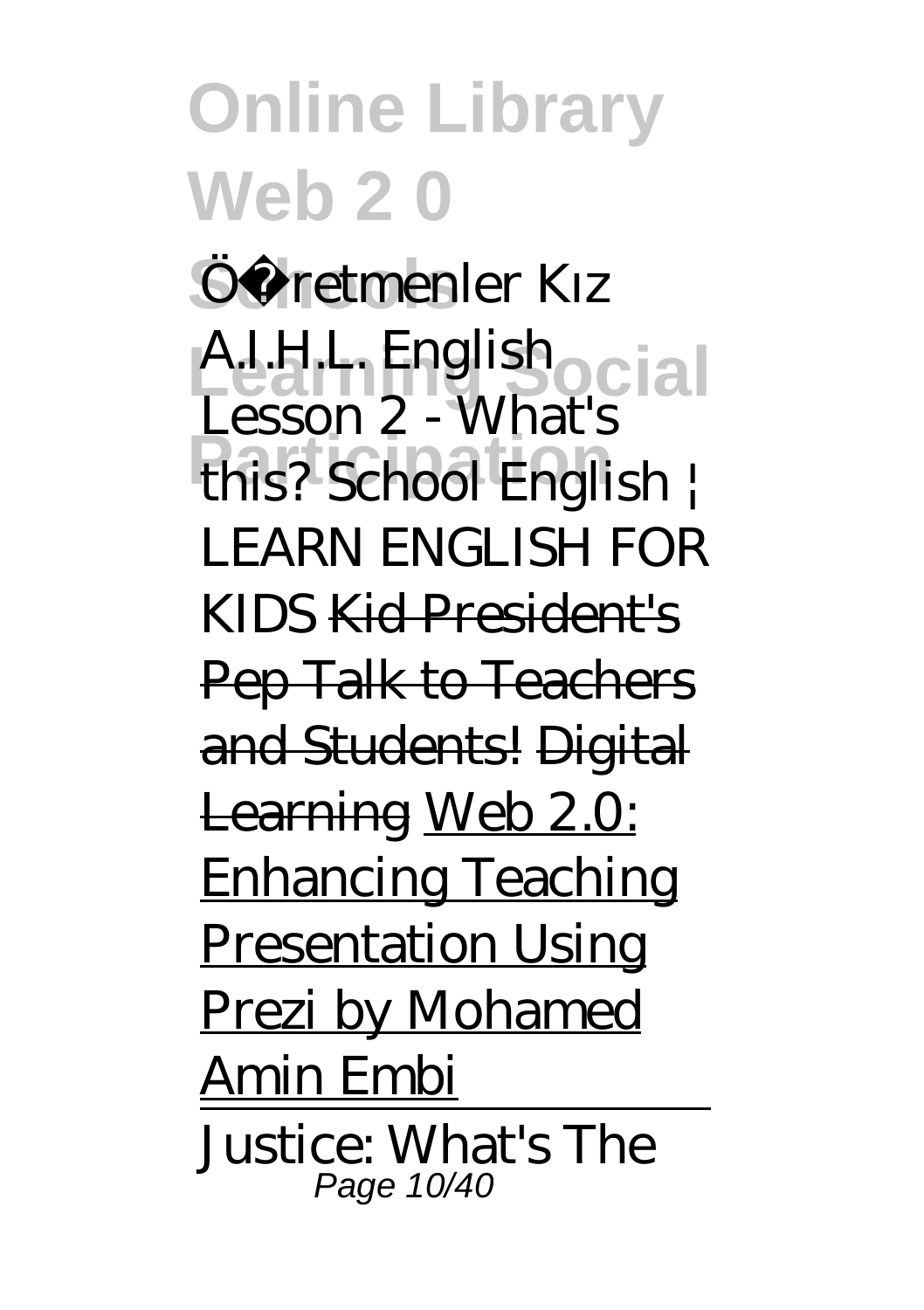Right Thing To Do? Episode 01 \"THE <sub>12</sub> **MURDER**\"Java MORAL SIDE OF Tutorial for Beginners [2020] Web 2 0 Schools Learning Web 2.0 sites are also ideal for teaching almost any subject, as a wide array of tools are available to create and manage learning materials. Students Page 11/40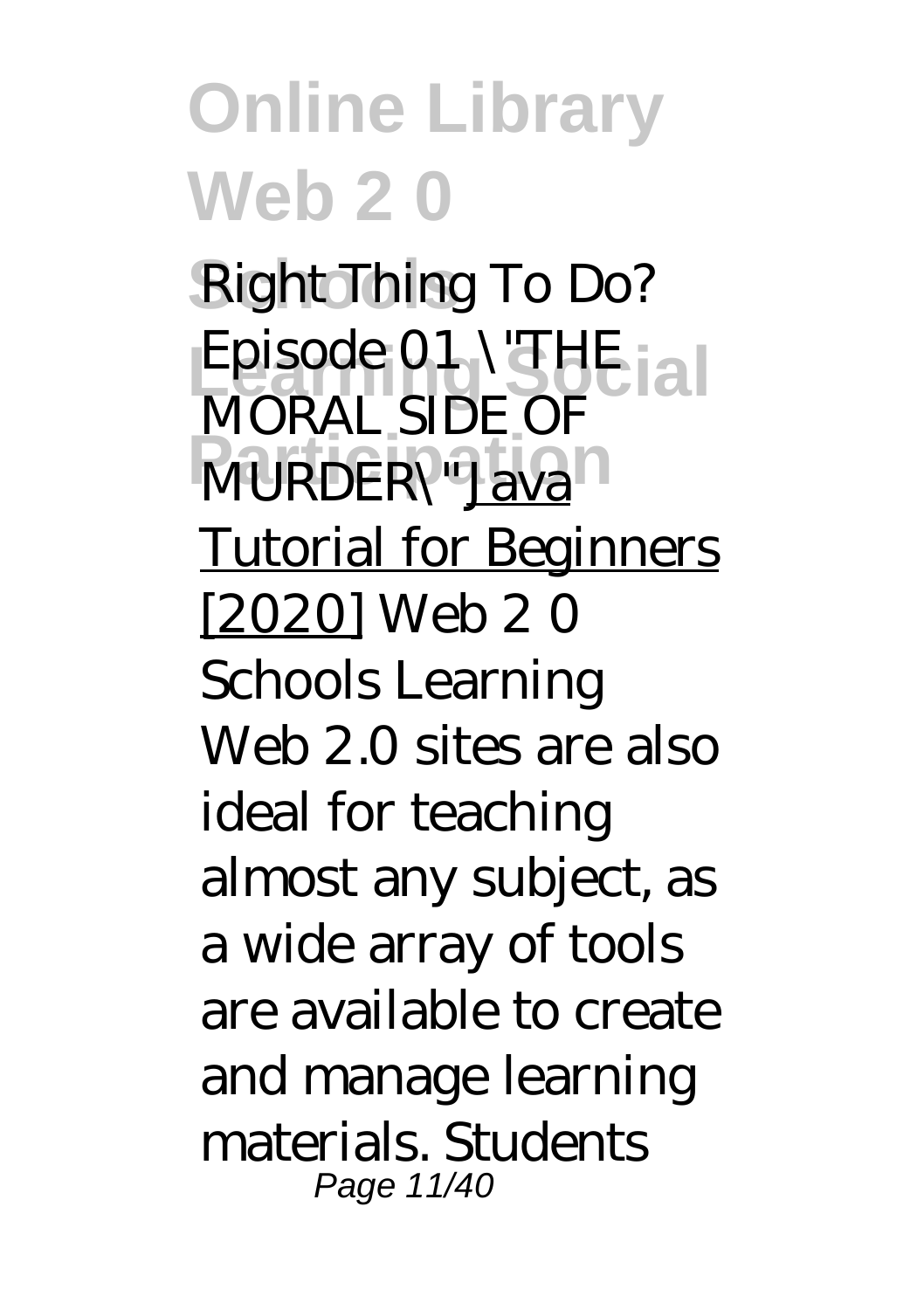can actively and enthusiastically **Participation** from creative writing approach any subject, to STEM explorations, on these sites. Moreover, Web 2.0 sites support robust teaching and learning—even when students and teachers are at home instead of the classroom.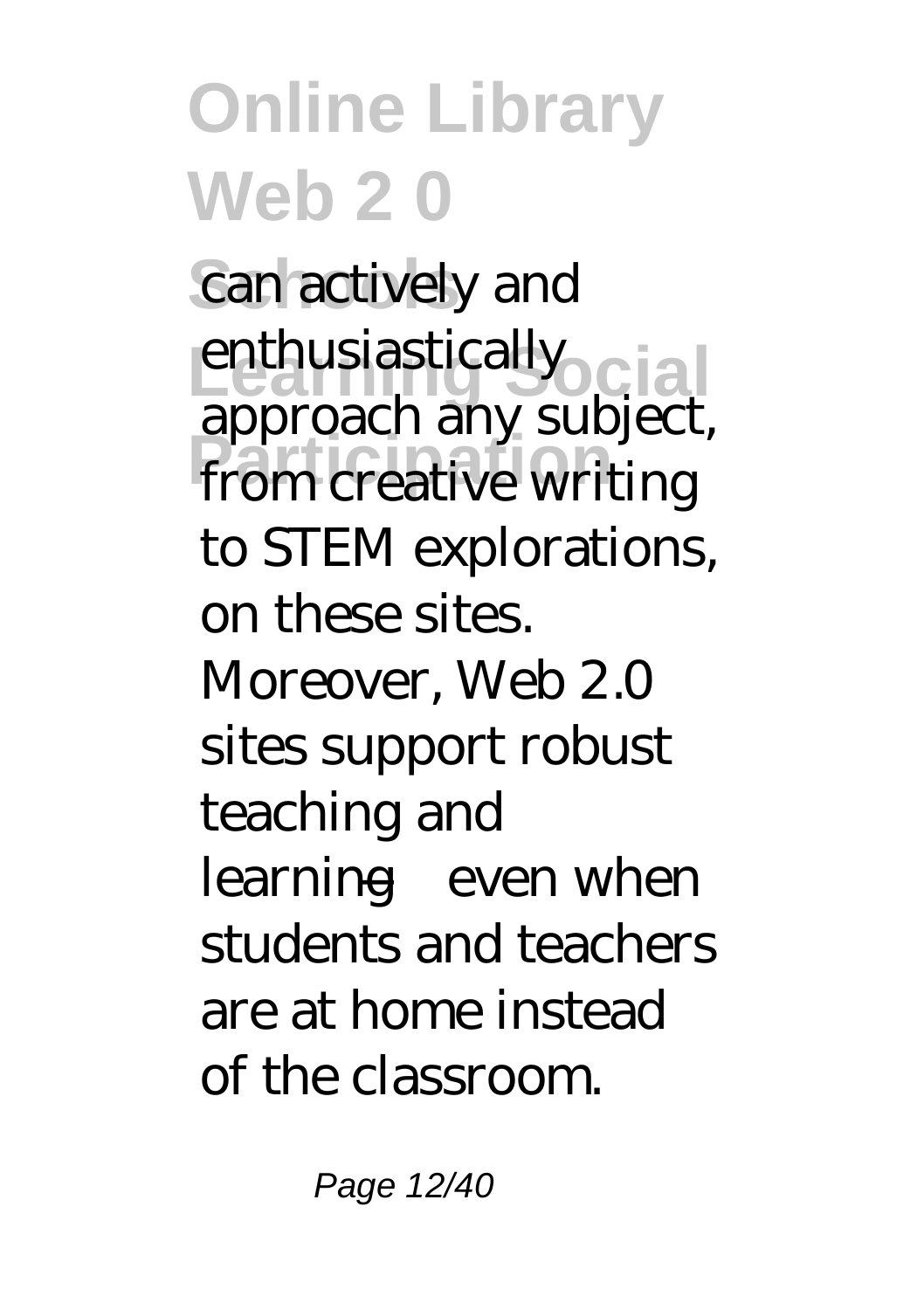50 Web 2.0 Sites for Schools | Tech & cial Web 2.0 for Schools: Learning Learning and Social Participation (New Literacies and Digital Epistemologies) [Davies, Julia, Merchant, Guy] on Amazon.com. \*FREE\* shipping on qualifying offers. Web 2.0 for Schools: Page 13/40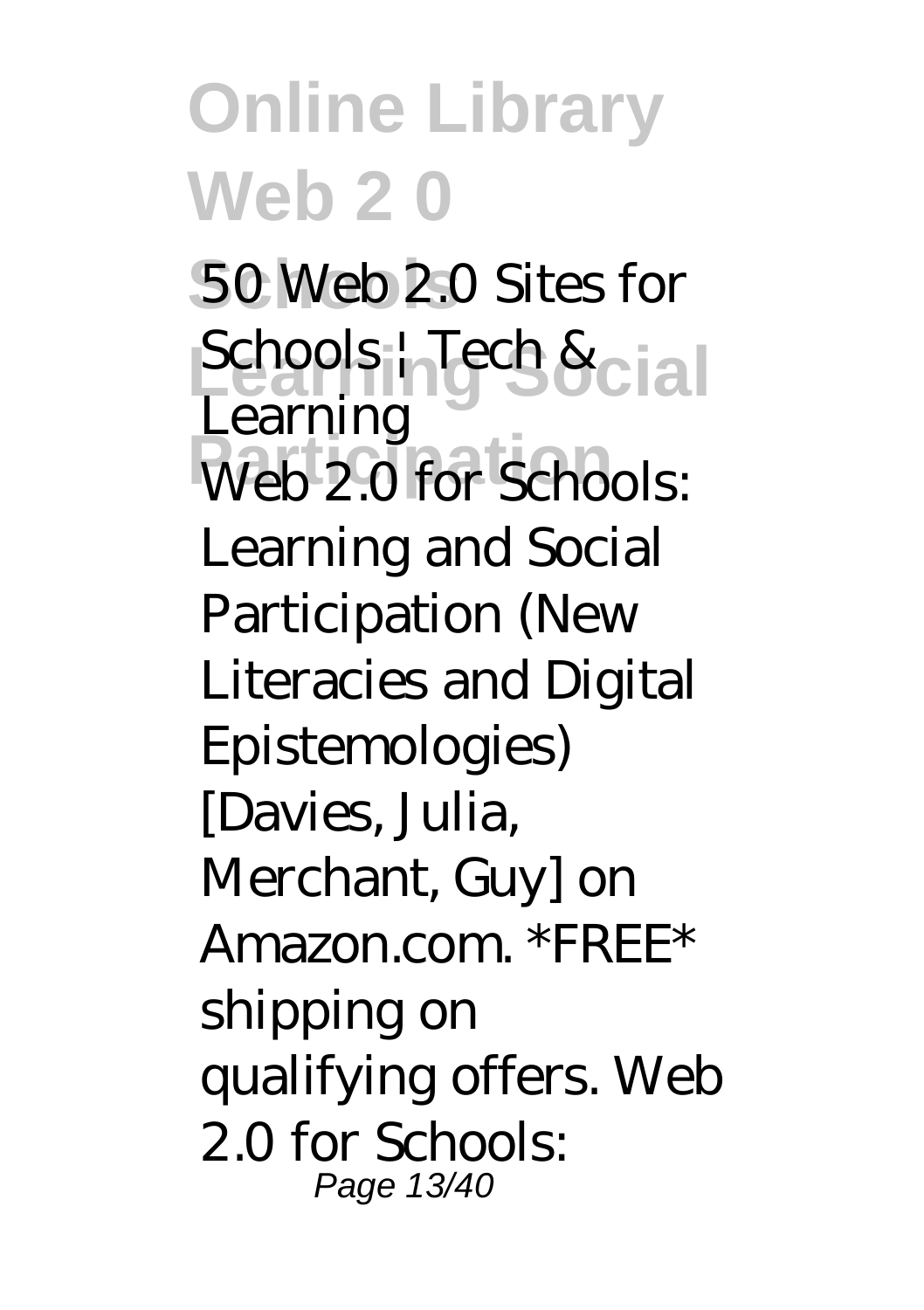Learning and Social Participation (New **Participation** Literacies and Digital

Web 2.0 for Schools: Learning and Social Participation ... First, let's talk about what Web 2.0 tools actually are when used in an educational setting. Web 2.0 tools are Page 14/40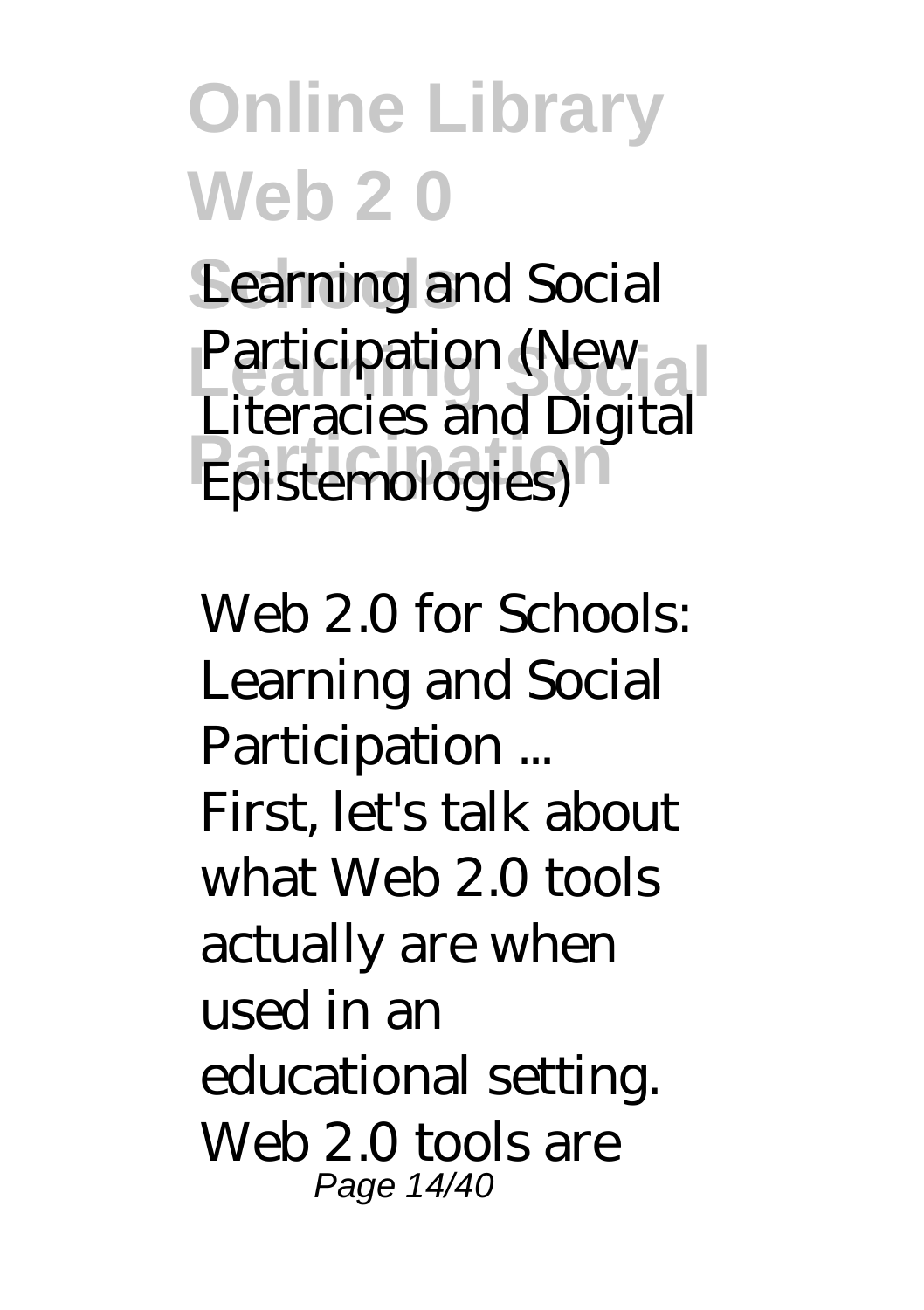tools of technology that allow teachers **Participation** create, collaborate,... and students alike to

Web 2.0 Tools for Education | Study.com Web 2.0 Tools are online software programs that allow users to do a number of different things. They can be used to Page 15/40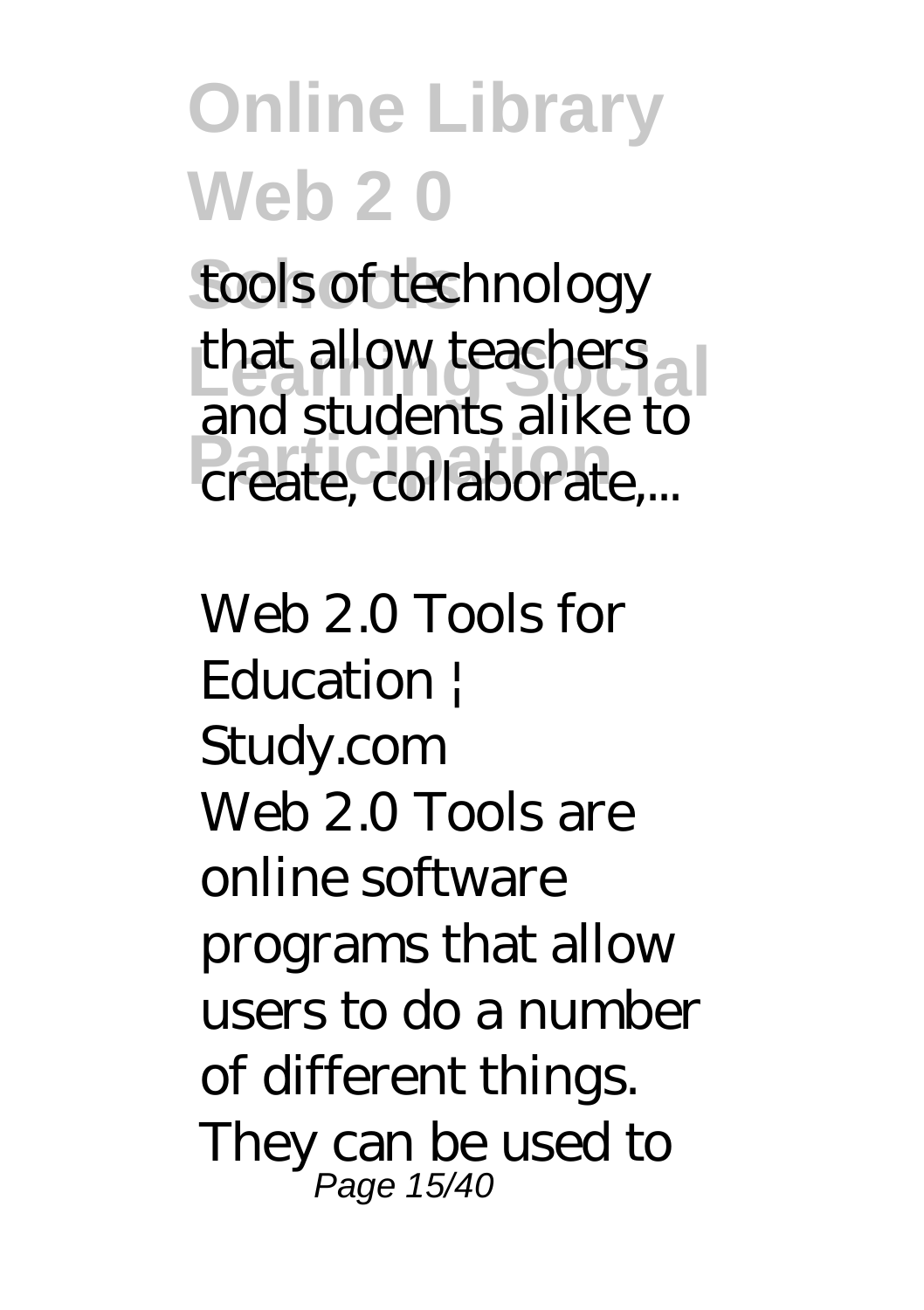teach curriculum content, store data, **Participation** photos, collaborate create/edit video, edit and so much more. These programs are often free and are used by teachers, students, and sometimes parents, both in and out of the classroom, on a pretty regular basis.

Page 16/40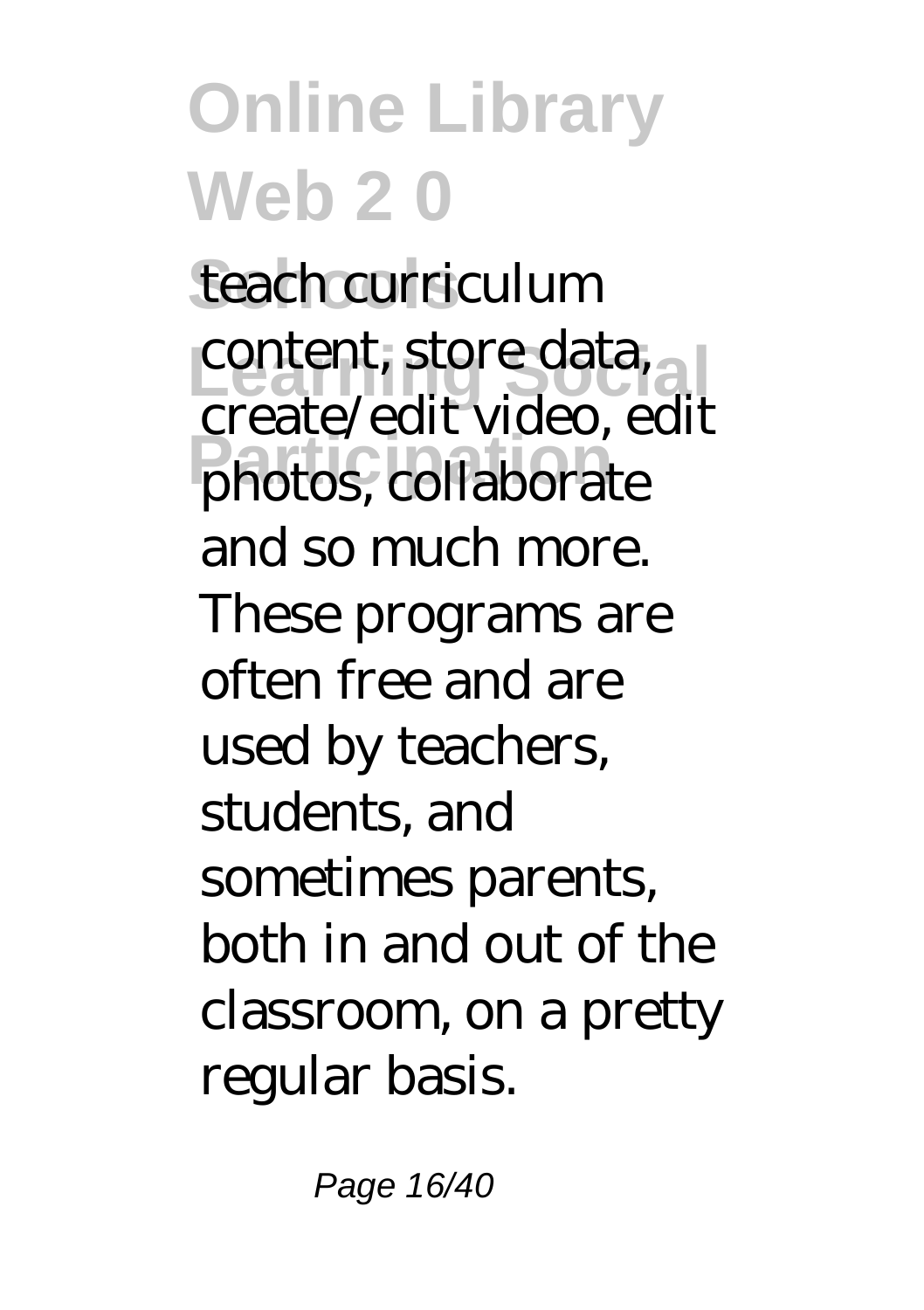Using Web 2.0 Tools in the Classroom - **Lating Society** The eLearning Guild Kids Discover have recently released a new report on Learning 2.0 - Learning in a Web 2.0 For the purposes of the report, the authors define Learning 2.0 as 'the idea of learning through digital Page 17/40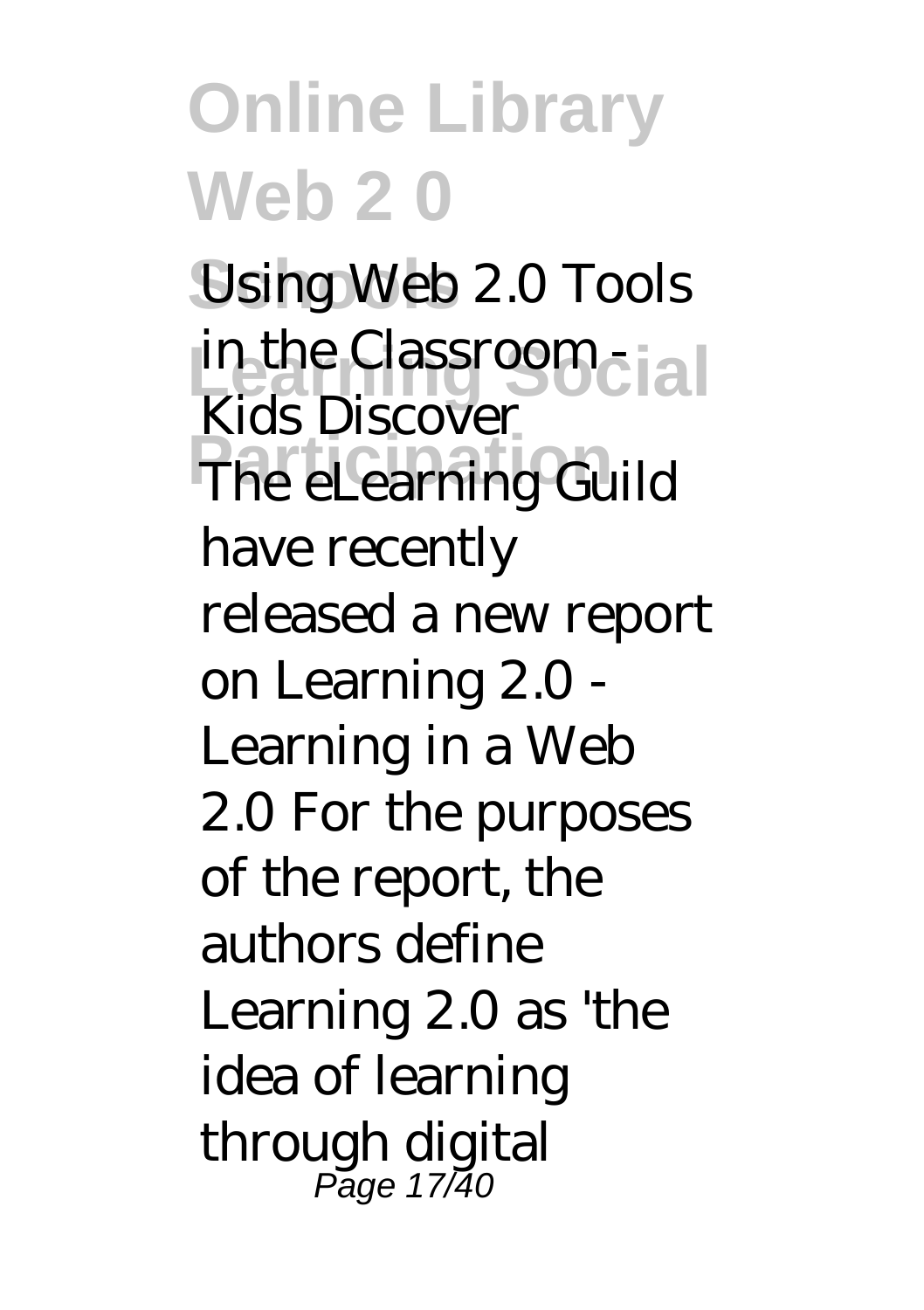connections and peer collaboration<sub>Social</sub> **Participation** technologies driven enhanced by by Web 2.0,' which seems reasonable.

Learning 2.0 and Web - eLearning Learning Curriculum directors reported that Web 2.0 will be used most effectively in social Page 18/40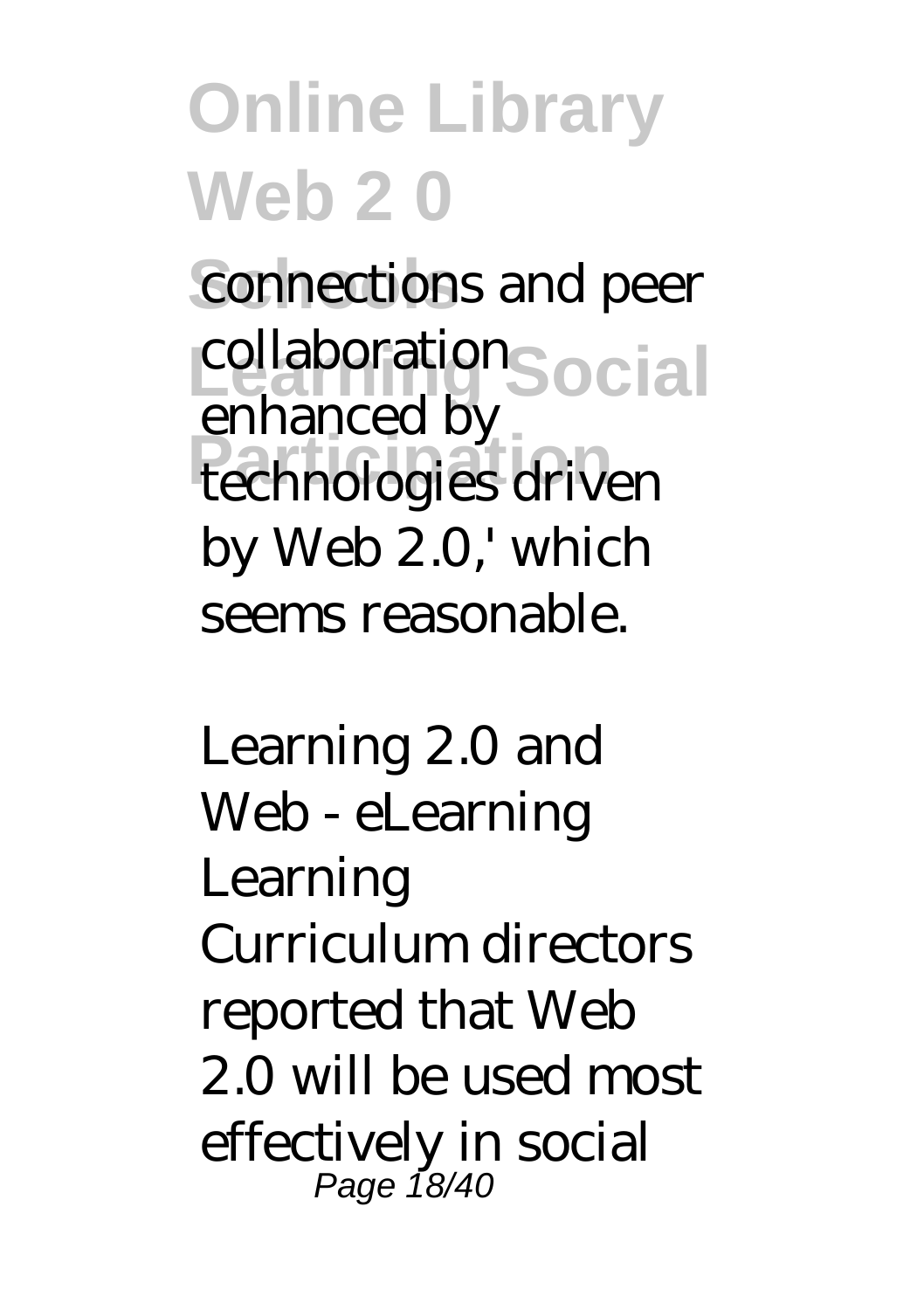studies, writing, science, and reading The use of these tools at all grade levels. in American classrooms remains the province of individual pioneering classrooms. Web 2.0 is outpacing the capacity of K-12 education to innovate. **District** administrators, the Page 19/40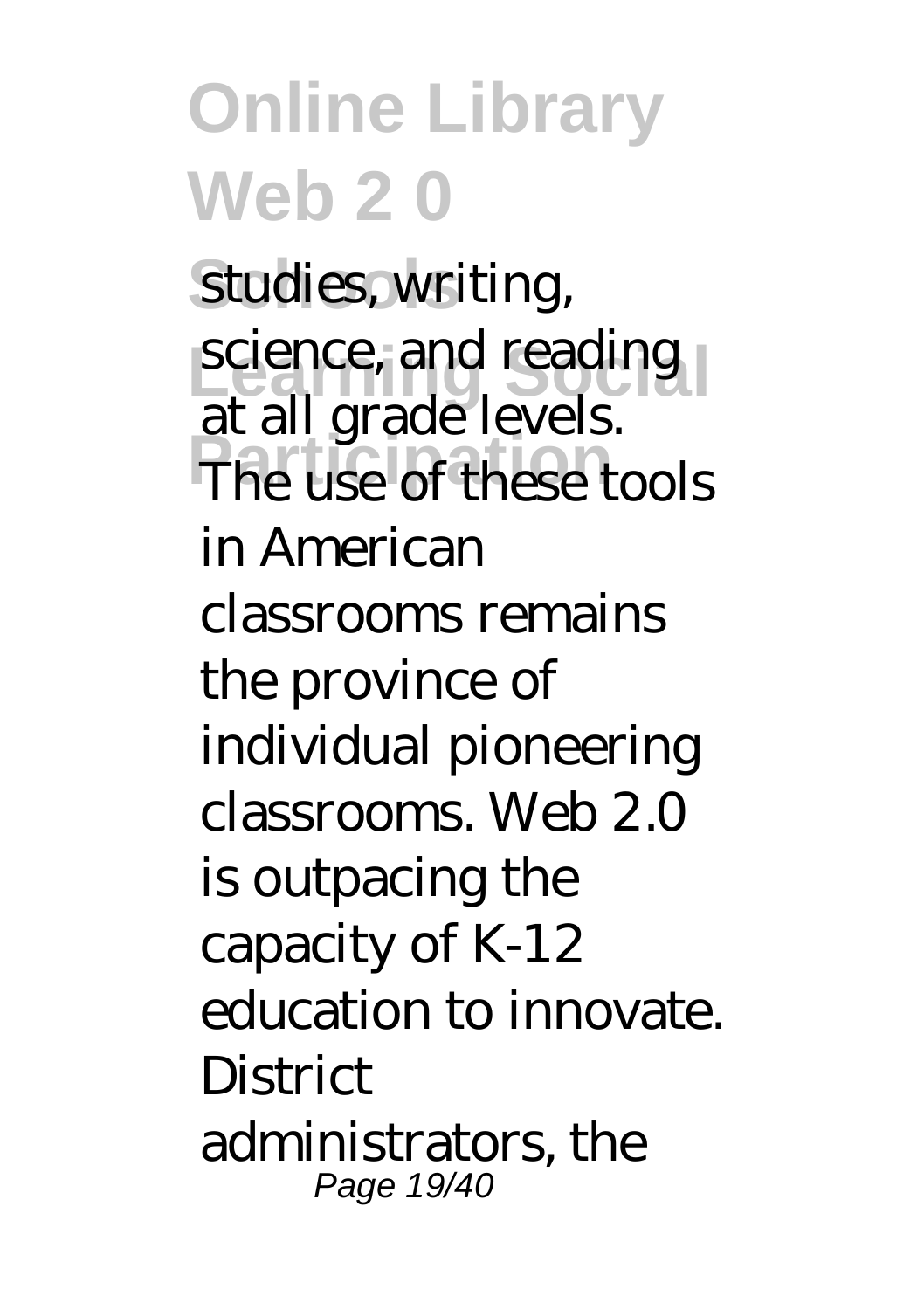persons responsible for the decision-**Participation** making on Web 2.0 in passive than active users in the Web 2.0 space.

Study Shows Web 2.0 Underutilized in Schools | Tech & Learning Web 2.0 tools are expected to assist Page 20/40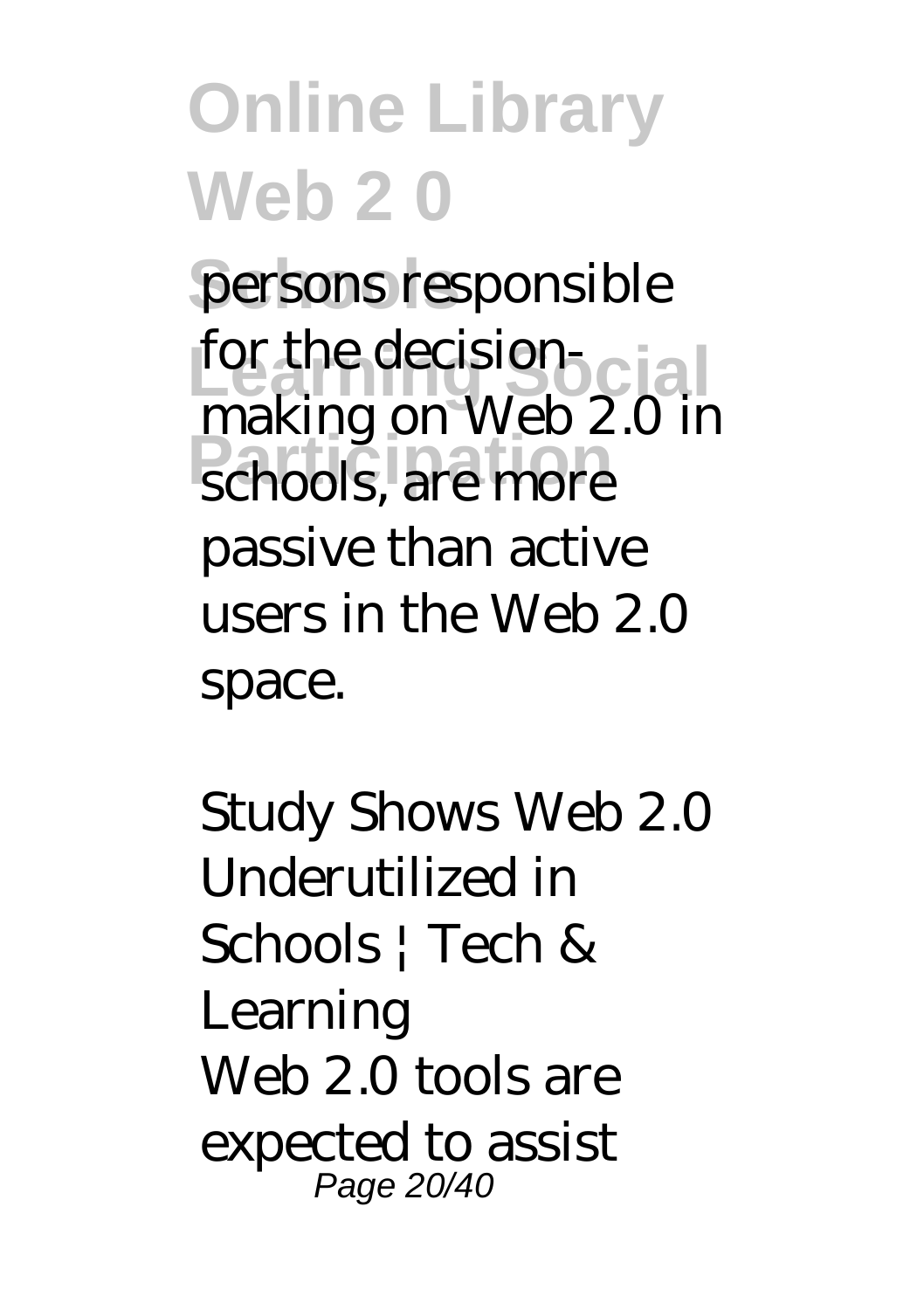teachers and students to create an effective **Participation** environment and learning and teaching facilitate blended learning (Majid, 2014). Web 2.0 applications are being implemented at all levels of education with the intention of enhancing learning and teaching (Anastasiades & Page 21/40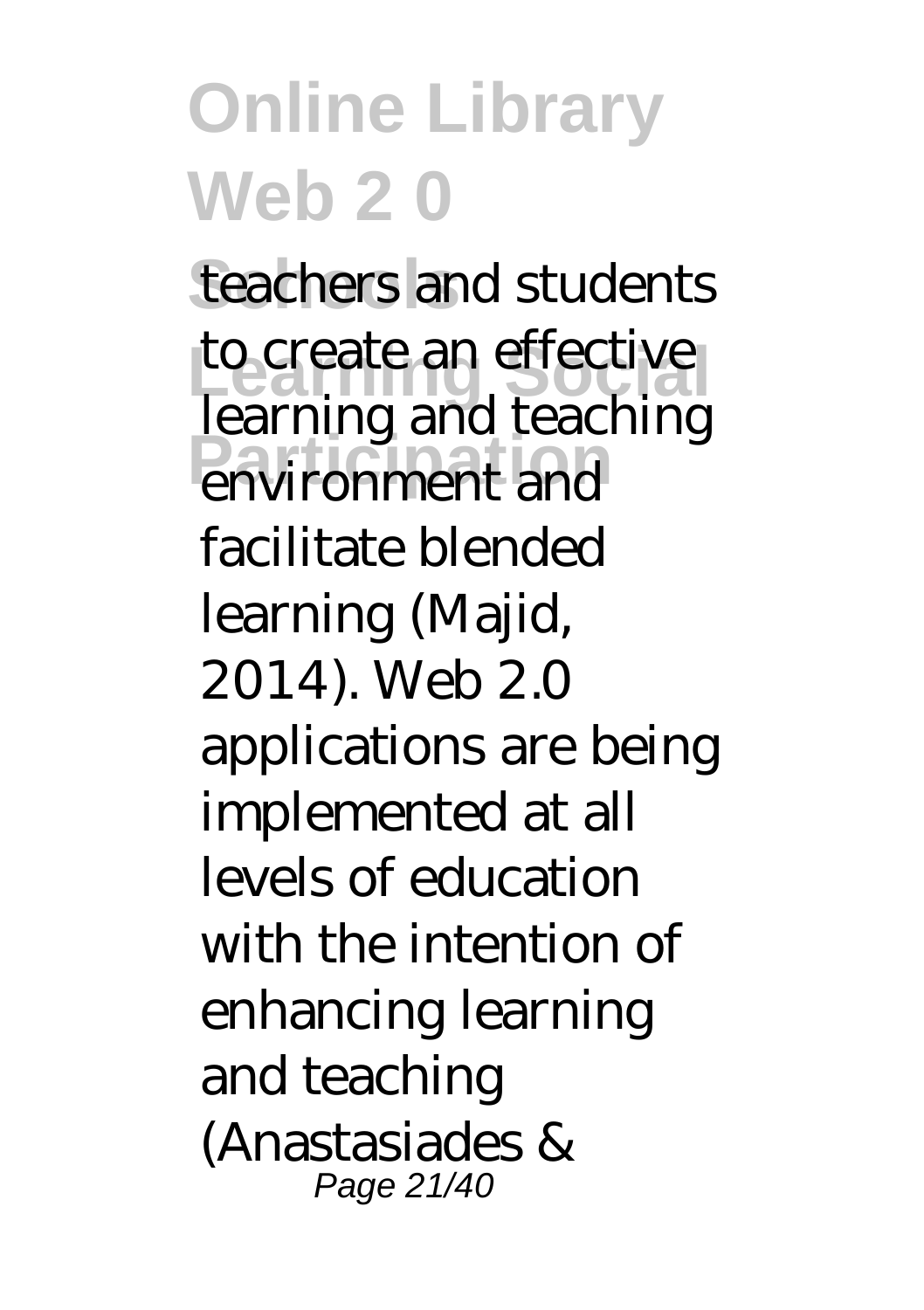Kotsiadis, 2013).

**Learning Social** Learning and **Participation**<br>
Teaching with Web 2.0 Applications in Saudi K ... Teachers and students are largely driving the adoption of Web  $2.0$ technologies in schools, but human and technological barriers are holding Page 22/40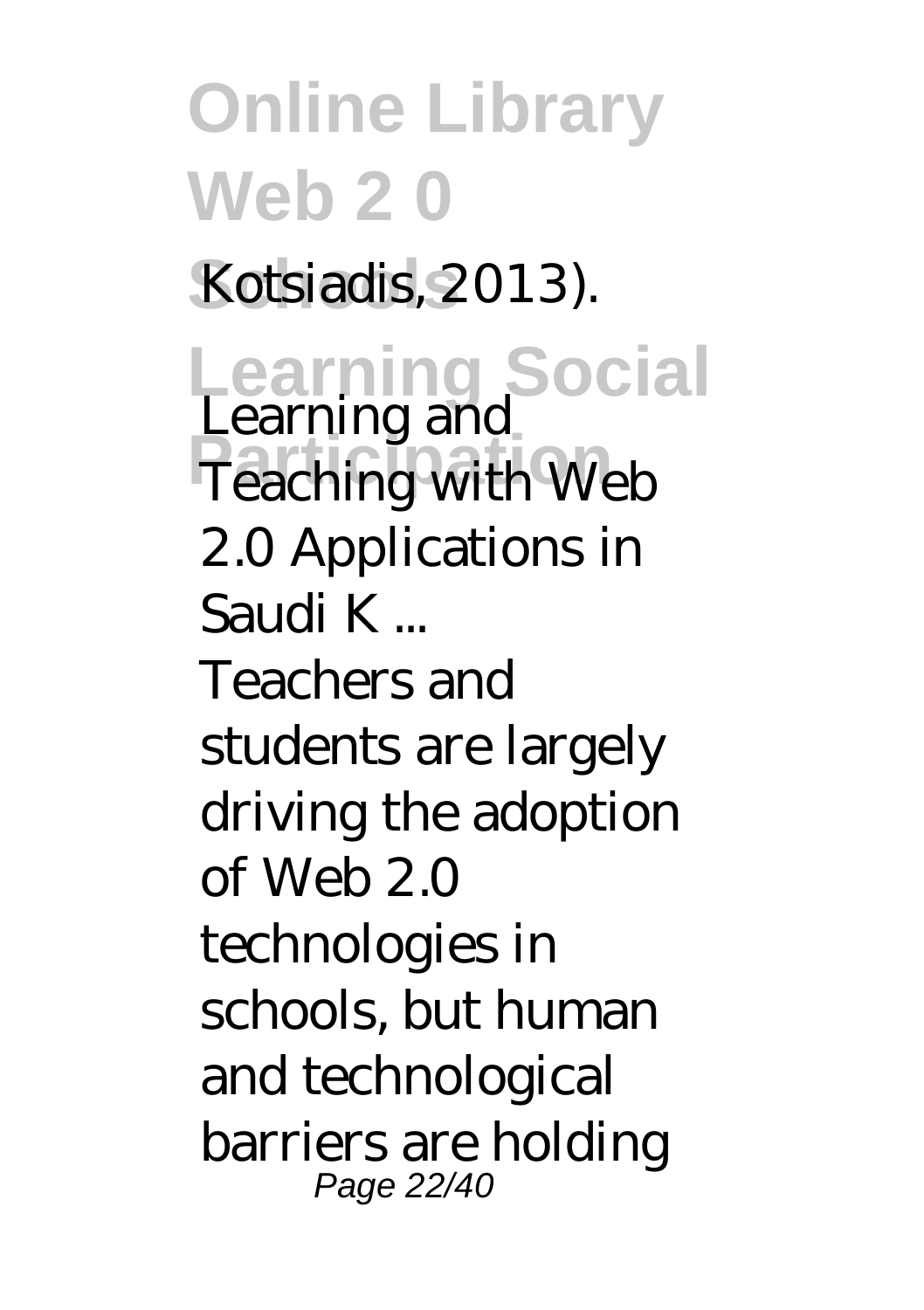back the use of these as learning tools in a **Participation** according to a new many classrooms, study. Commissioned by Lightspeed Systems and Thinkronize Inc., creator of the kidfriendly search engine netTrekker, the study reveals that Web 2.0 technologies are making inroads Page 23/40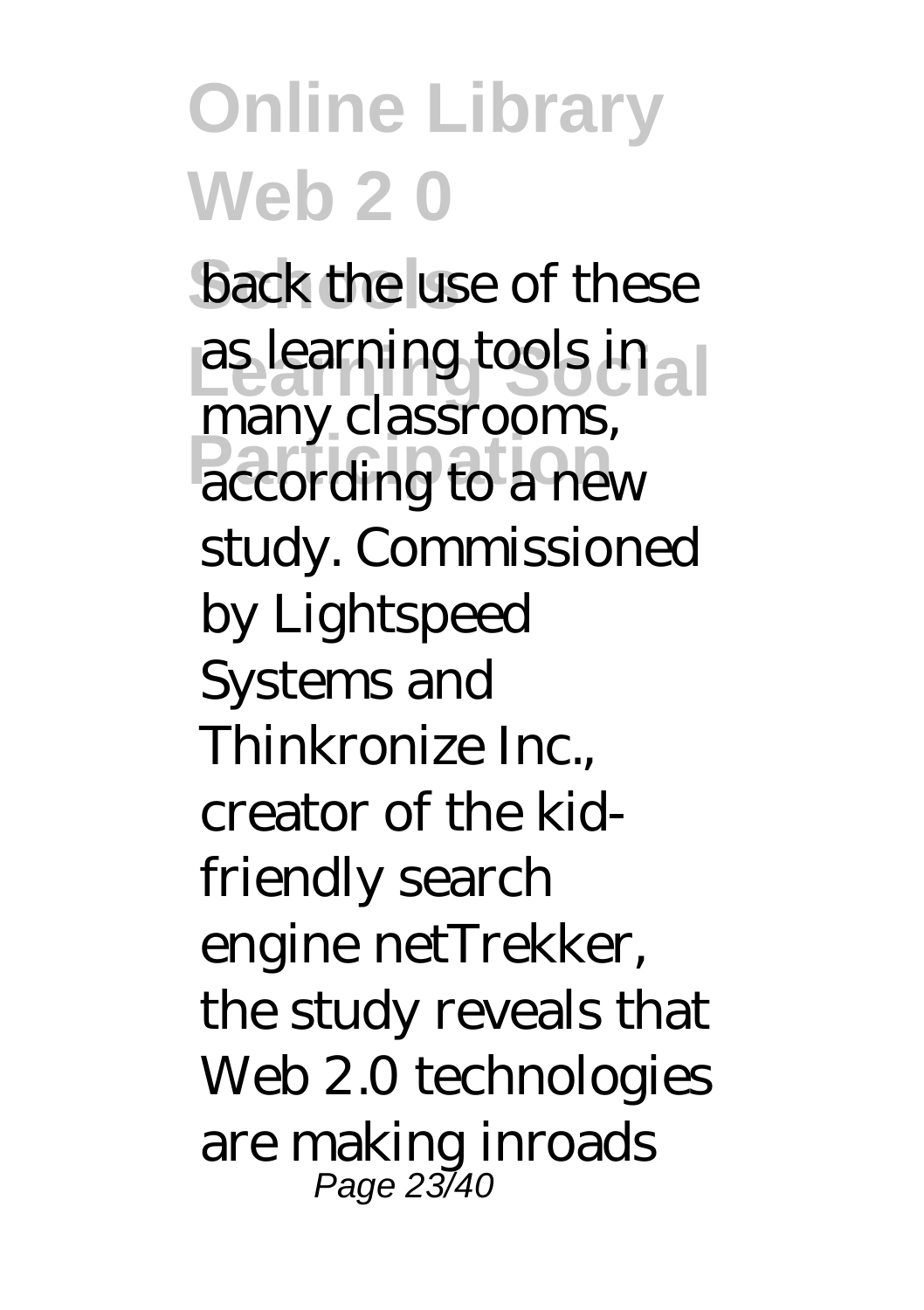into schools-but some of these ocial **Participation** being adopted faster technologies are than others.

Survey shows barriers to Web 2.0 in schools «[...] the emergence of digital technologies and forms of online engagement that privilege interaction over information, Page 24/40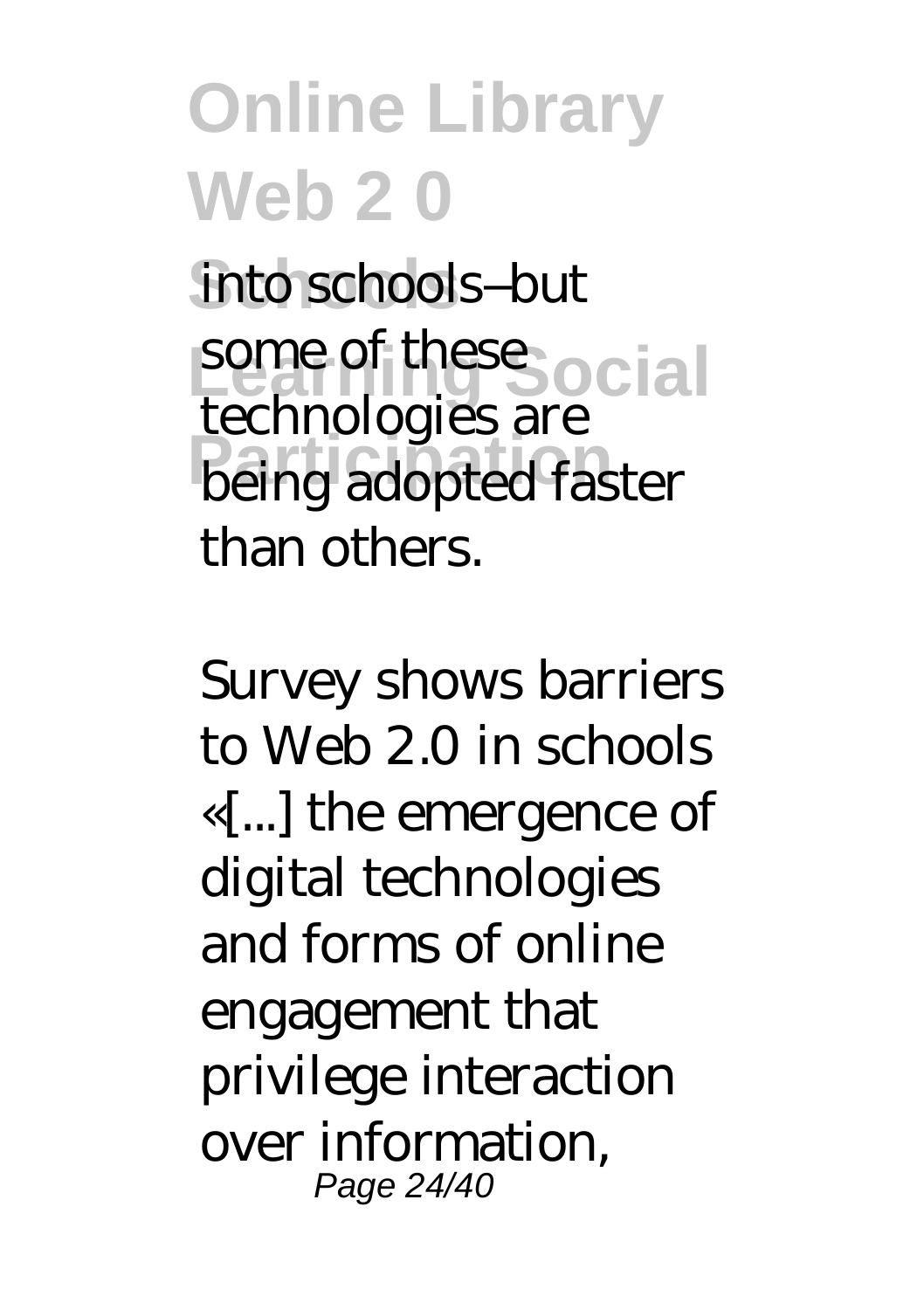collectively referred to under the heading **Participation** important questions of Web 2.0, raises for theory and practice, and the ways in which schools and teachers might respond.

Web 2.0 for Schools: Learning and Social Participation ... The author argues Page 25/40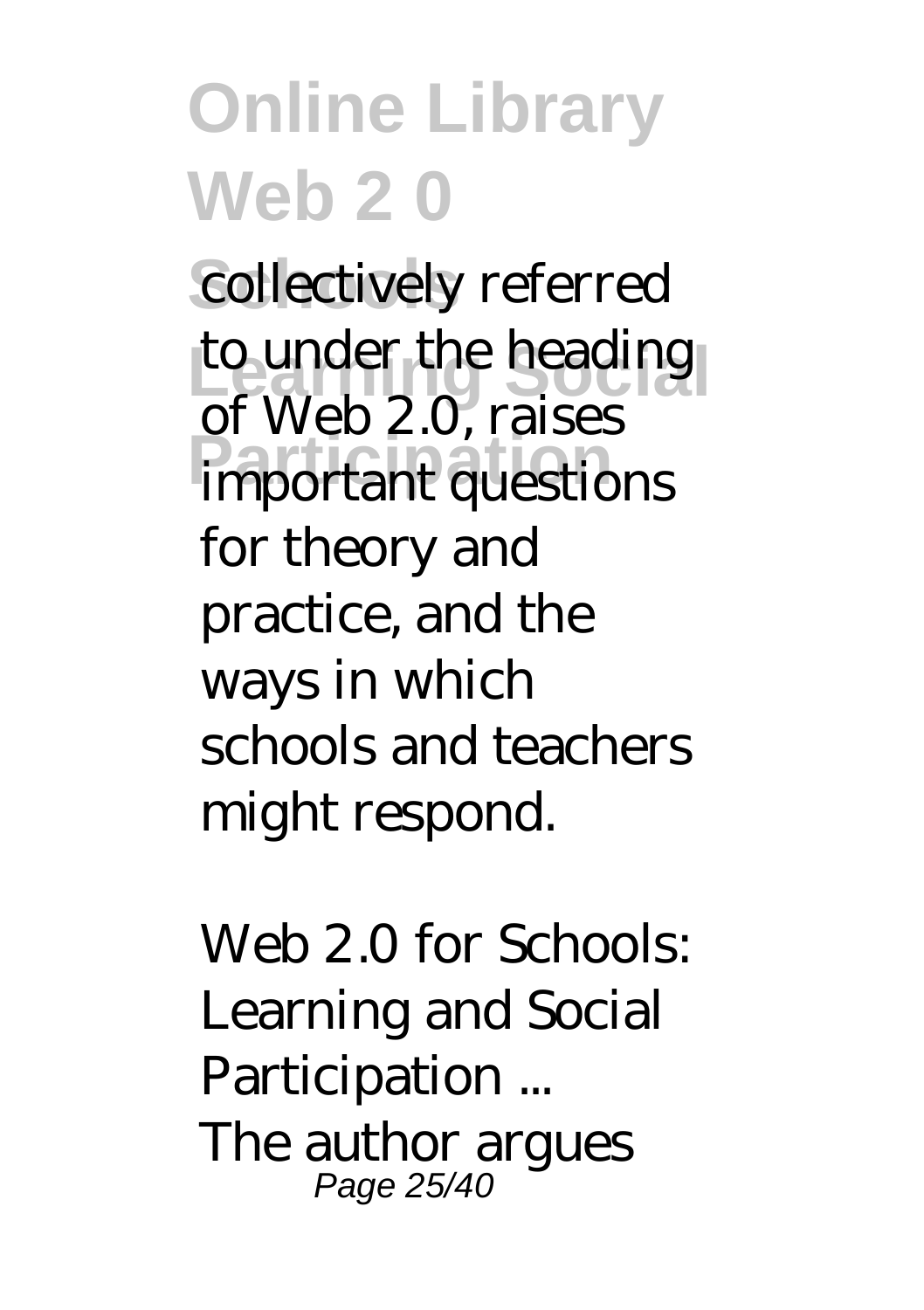that by encouraging schools and teachers **Participation** technologies into to integrate Web 2.0 classrooms, but then making the resources inaccessible,, the districts are causing an impasse which...

What Are Some Disadvantages of Web 2.0? - Education Summer ... Page 26/40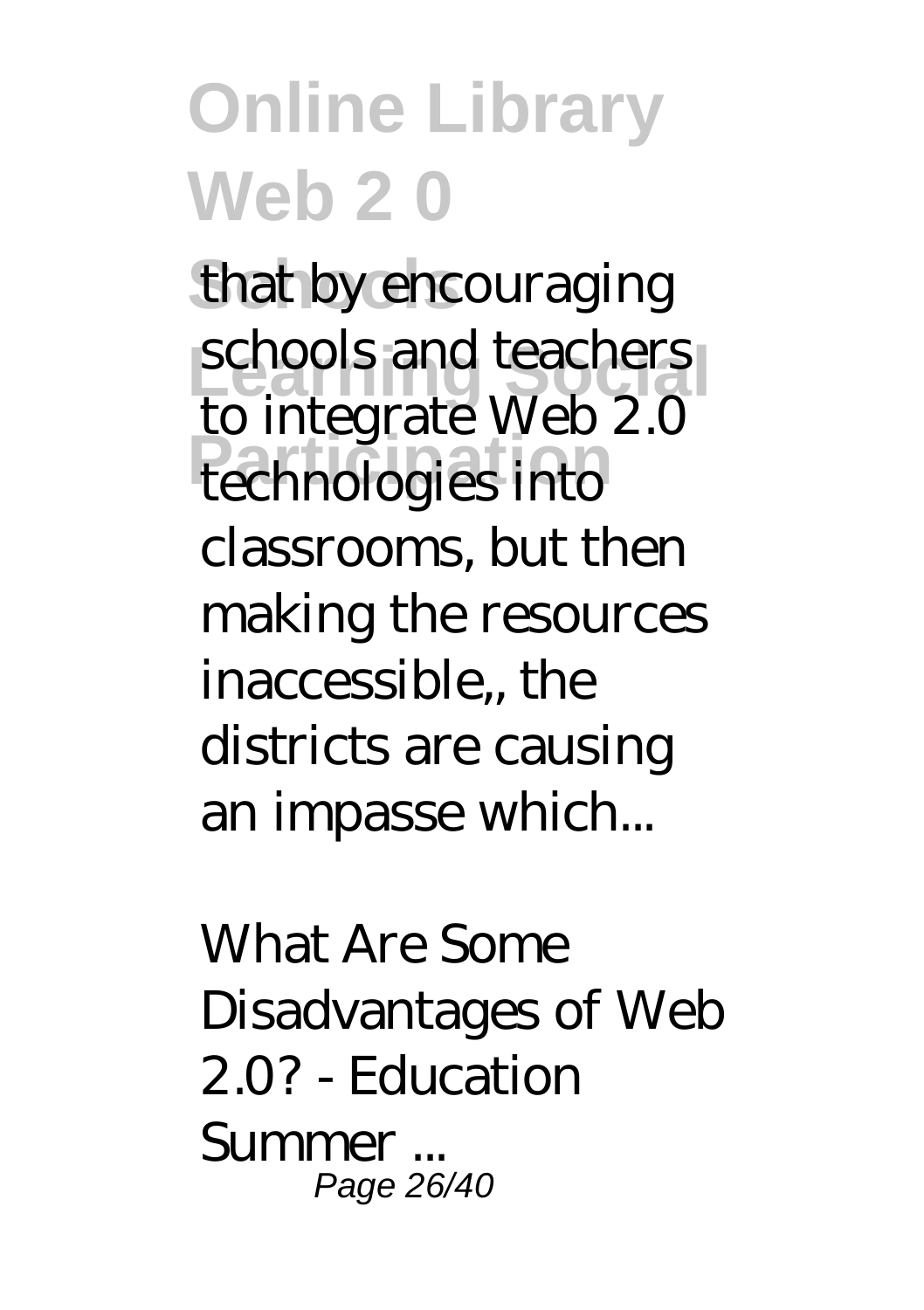Web 2.0 applications support the principles **Participation** learning--active of good teaching and participation and collaboration. To meet the learning needs of students today, educators, including school librarians, must embrace these tools in a way that supports interactive, Page 27/40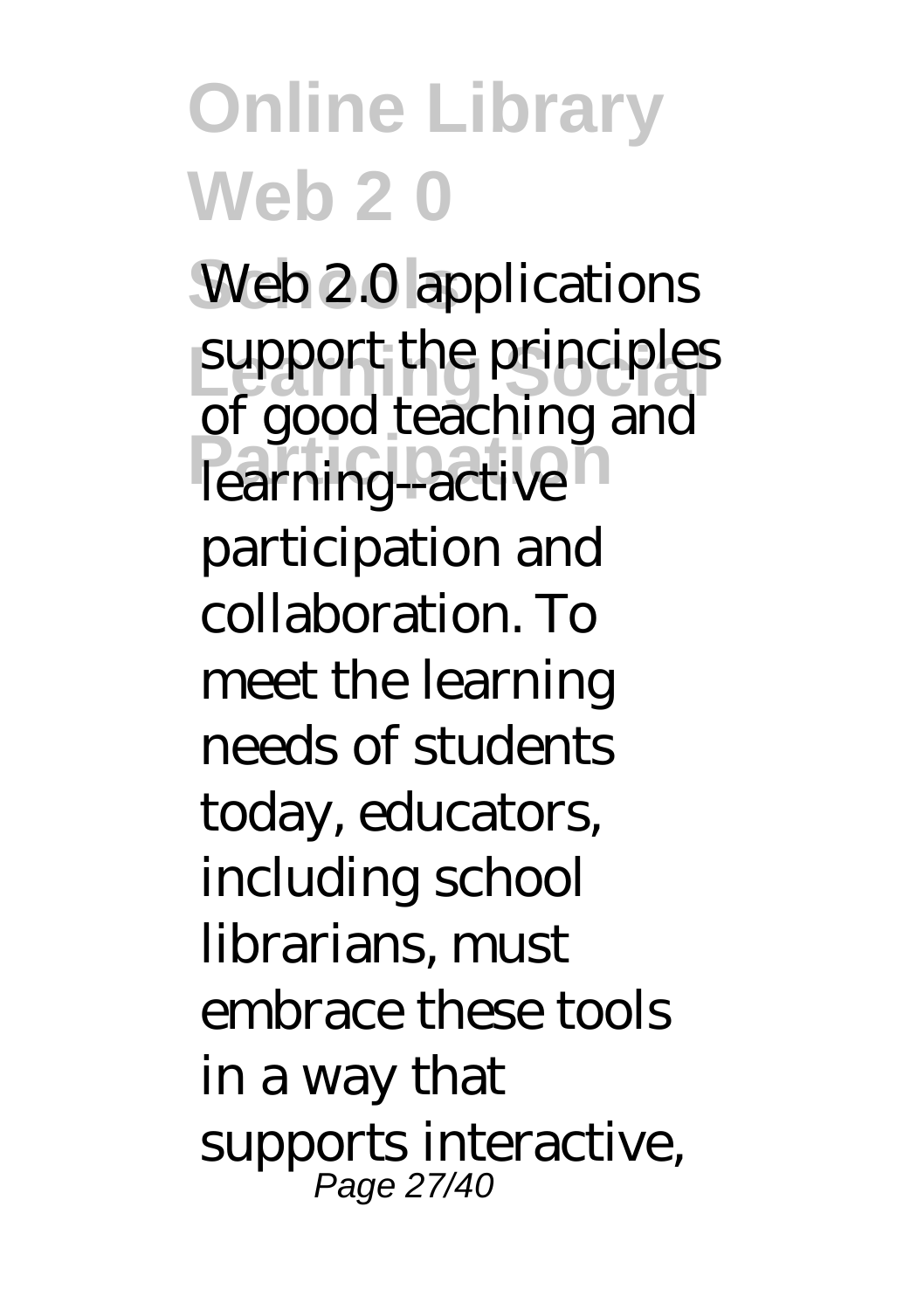inquiry based, technology-rich<br> **Learning School Participation** librarians can be key learning. School players in helping establish this type of learning and teaching environment by making use of the resources available.

ERIC - EJ874143 - Student Inquiry and Web 2.0, School ... Page 28/40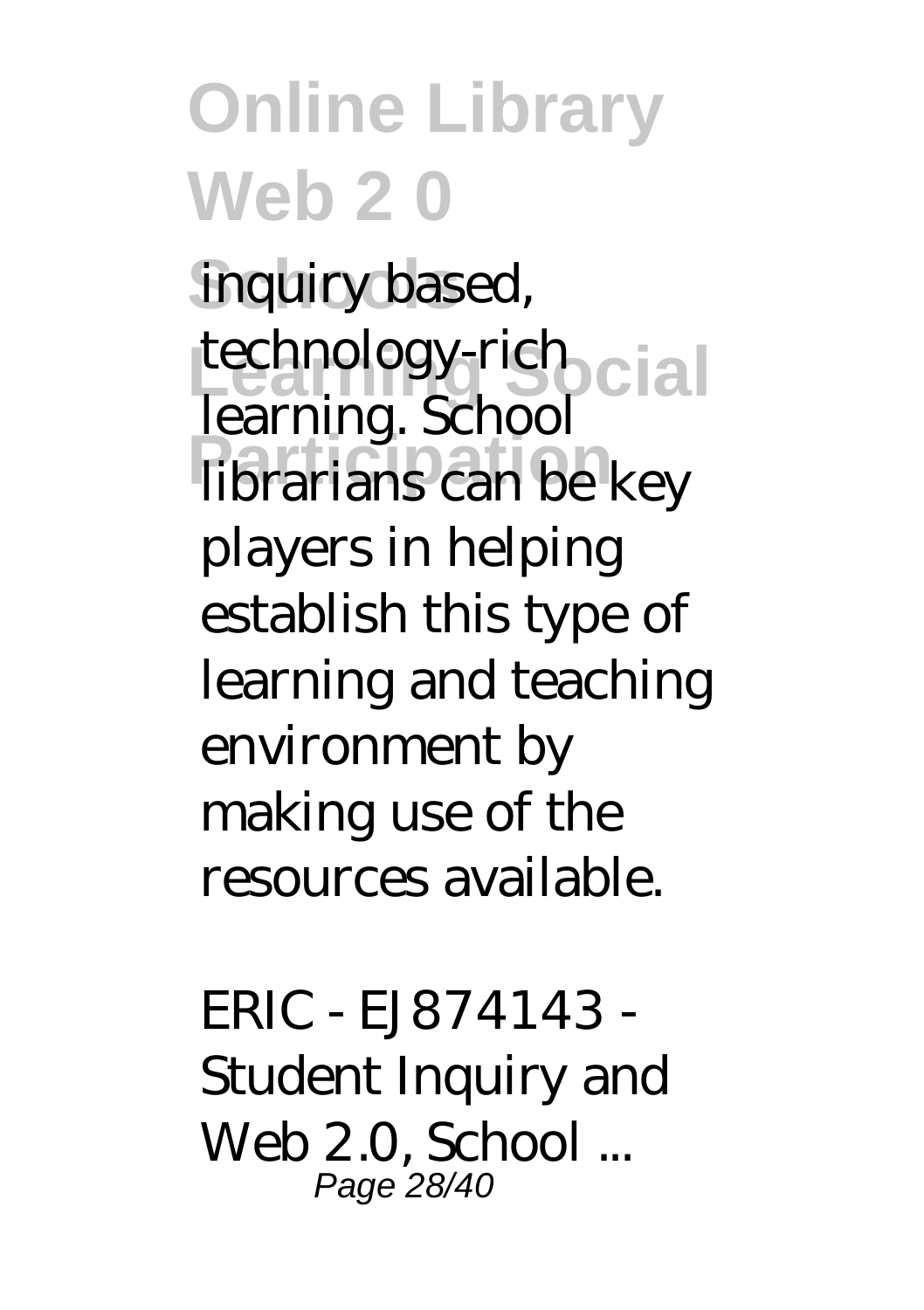**Schools** These "Web 2.0" teaching tools aren't **Participation** magical, but they may definition at times since they save time, help you to stay organized, and often take up little space on a computer. Some of these applications are Web-based, which means that they can be accessed from any Page 29/40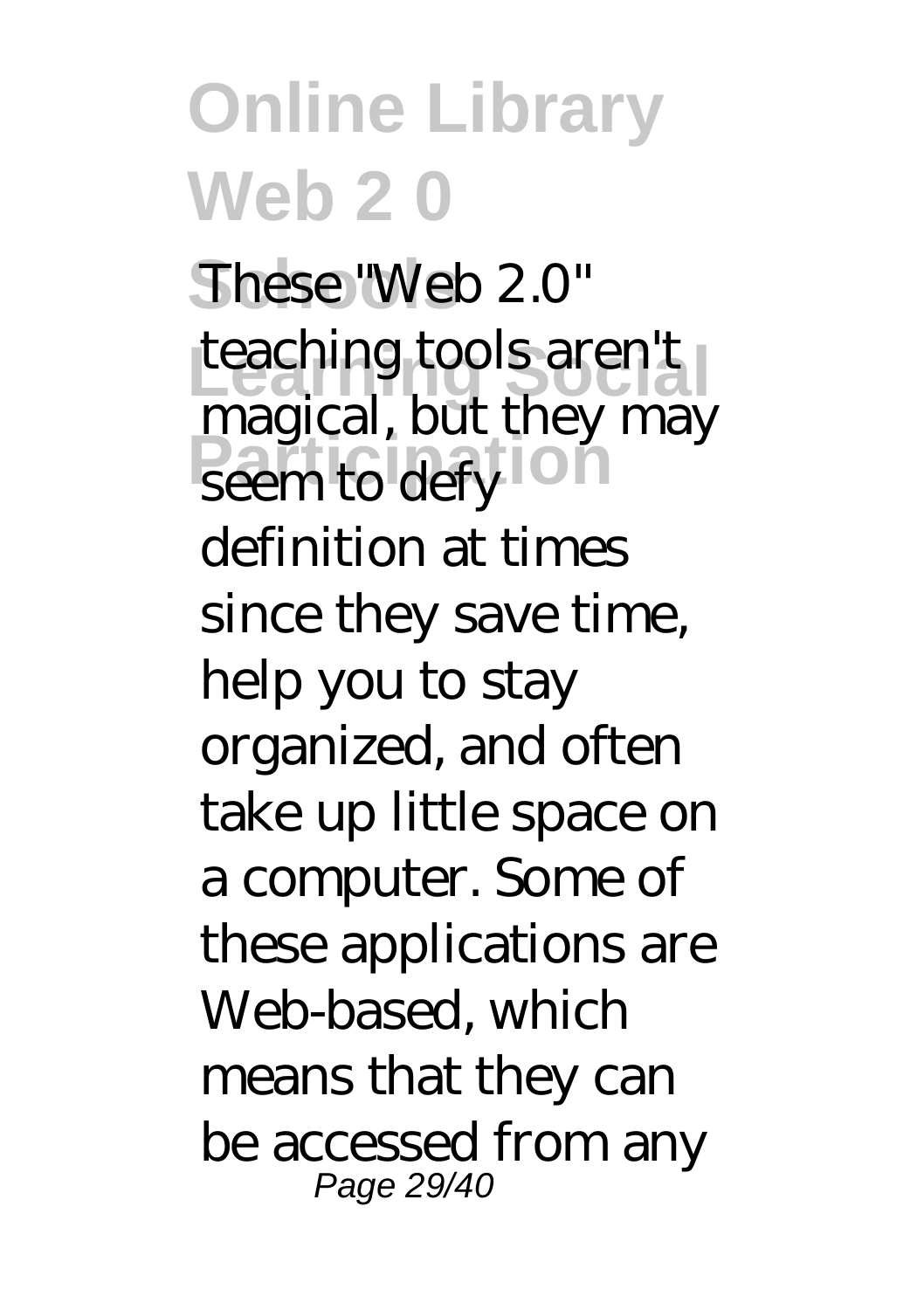**Online Library Web 2 0** computer. **Learning Social** 101 Web 2.0 Teaching Tools | OEDB.org Web 2.0: New Tools, New Schools provides a comprehensive overview of the emerging Web 2.0 technologies and their use in the classroom and in professional Page 30/40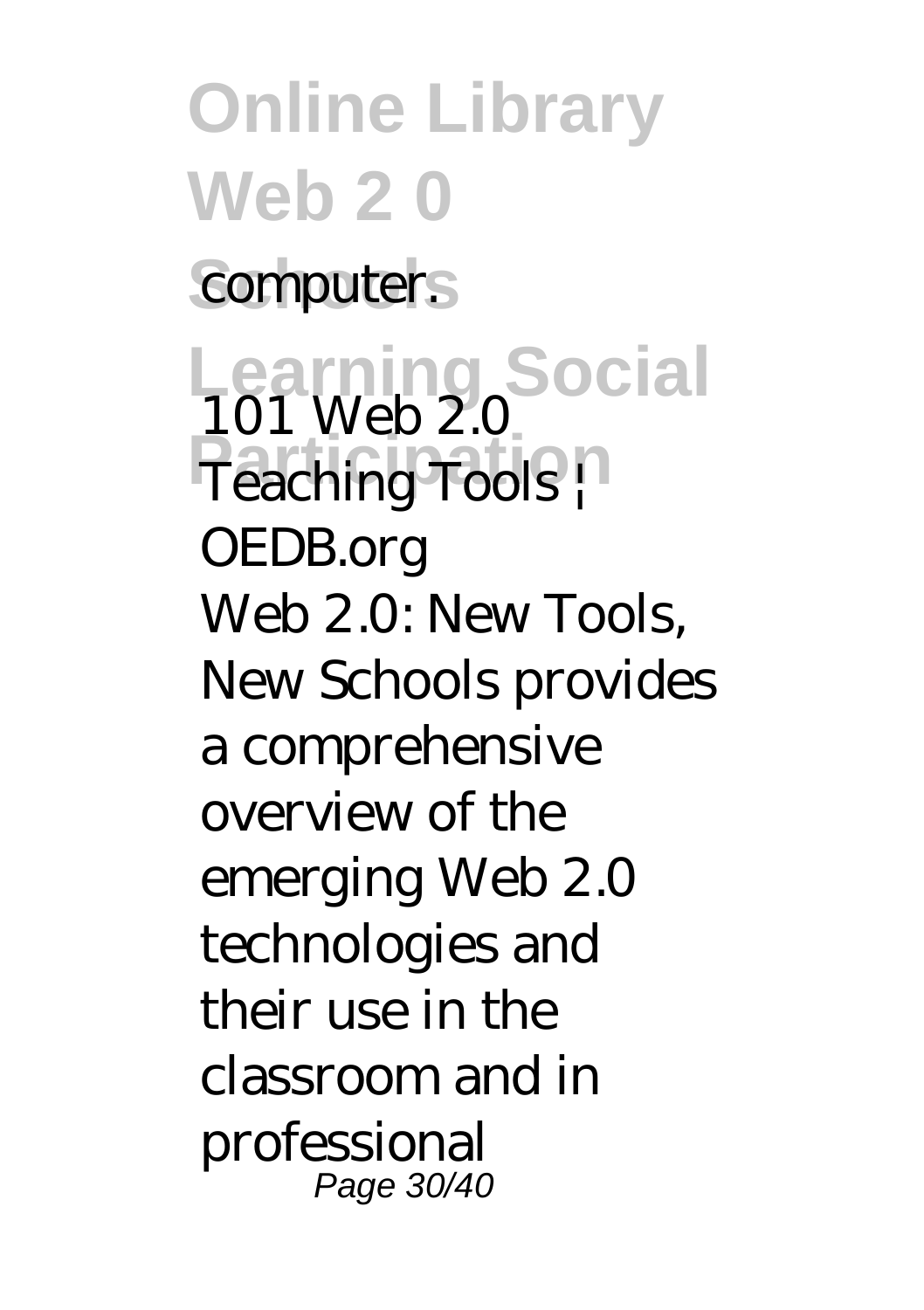development. Topics include blogging as a writing instruction, natural tool for wikis and their role in project collaboration, podcasting as a useful means of presenting information and ideas, and how to use Web 2.0 tools for professional development.

Page 31/40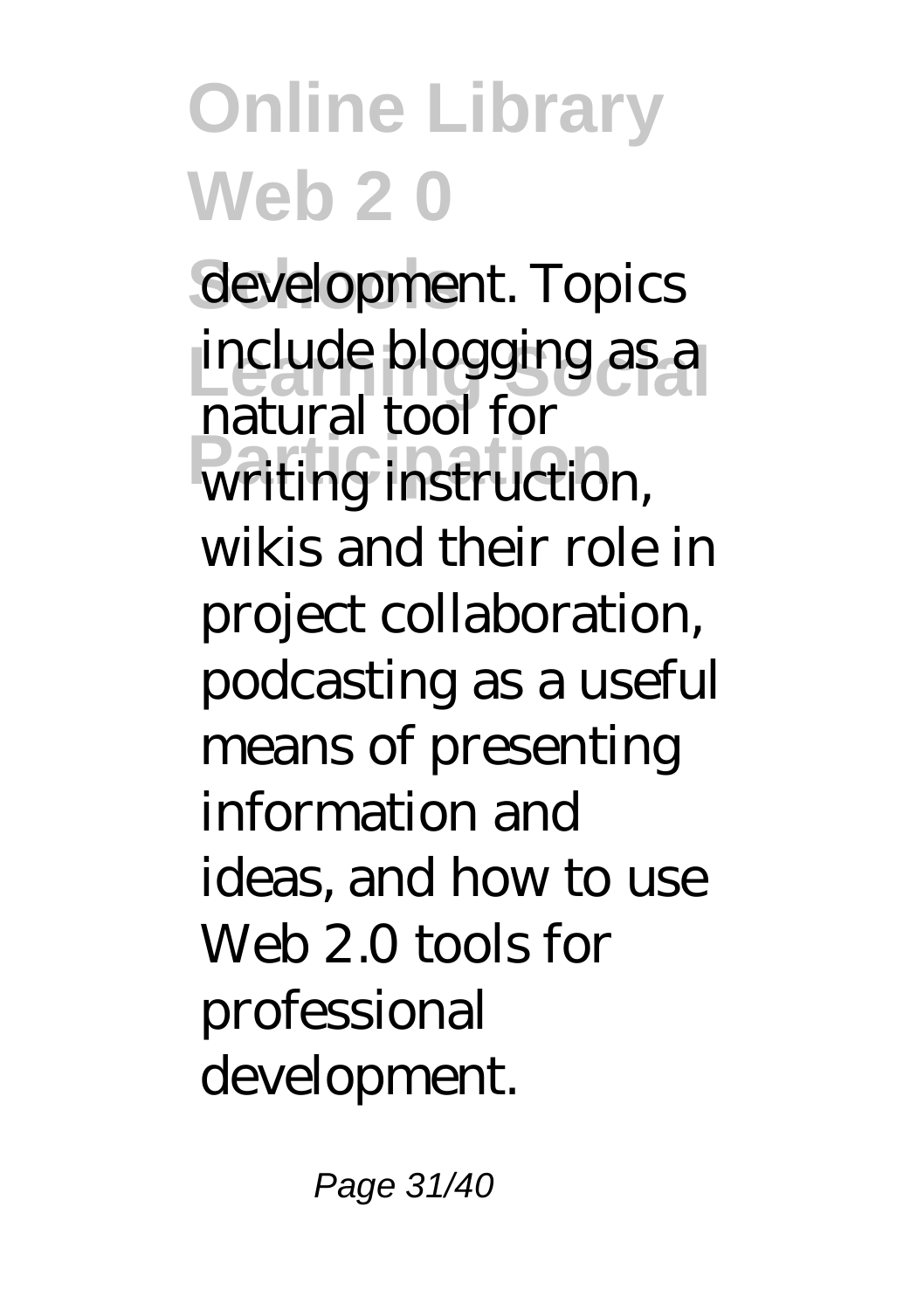Web 2.0: New Tools, New Schools: Gwen Web 2.0 tools may be Solomon, Lynne ... used in blended learning environments, which combines different learning environments such as face-to-face instruction and computer mediated learning, affording Page 32/40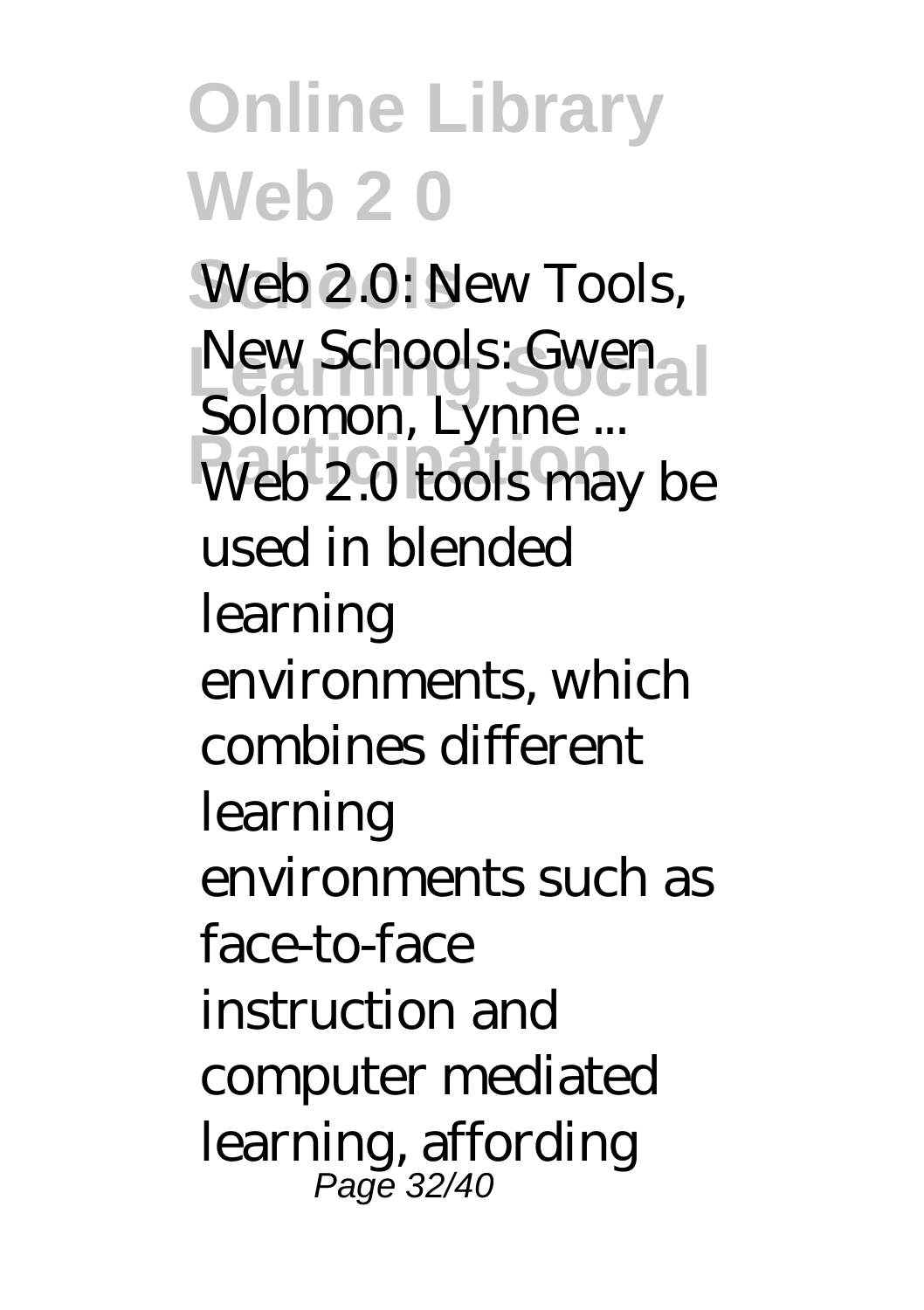collaborative learning **opportunities and [a] Participation** classroom further support of instructions.

Ways to Integrate Web 2.0 Technologies to Enhance ... Web 2.0 tools strive to keep up with the different learning styles and lifestyles Page 33/40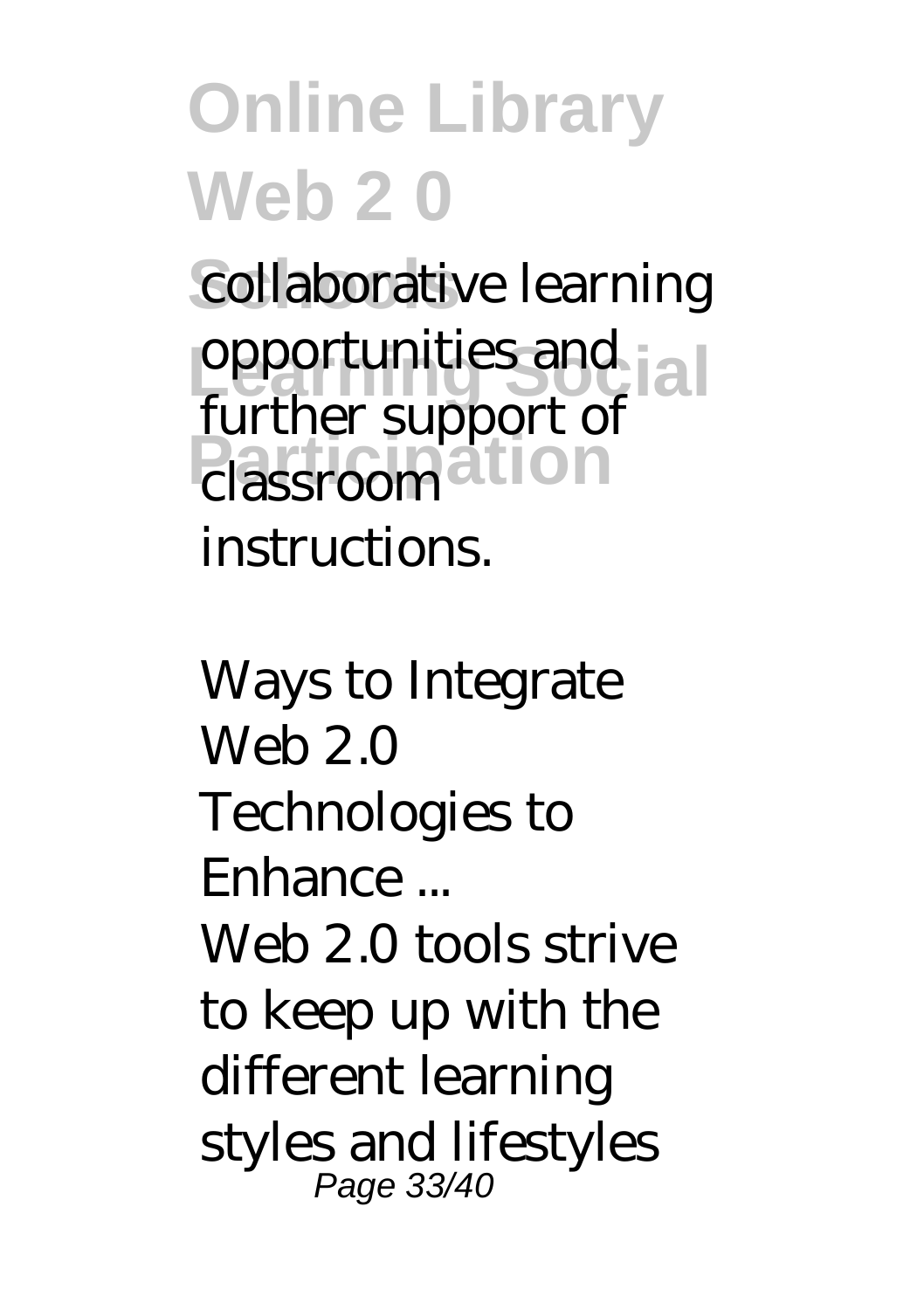that all students must endure. As online **Participation** *pecantes* education becomes an method of schooling, these tools give the affordable, instant access and plethora of knowledge needed to create an encompassing, student-driven environment.

Page 34/40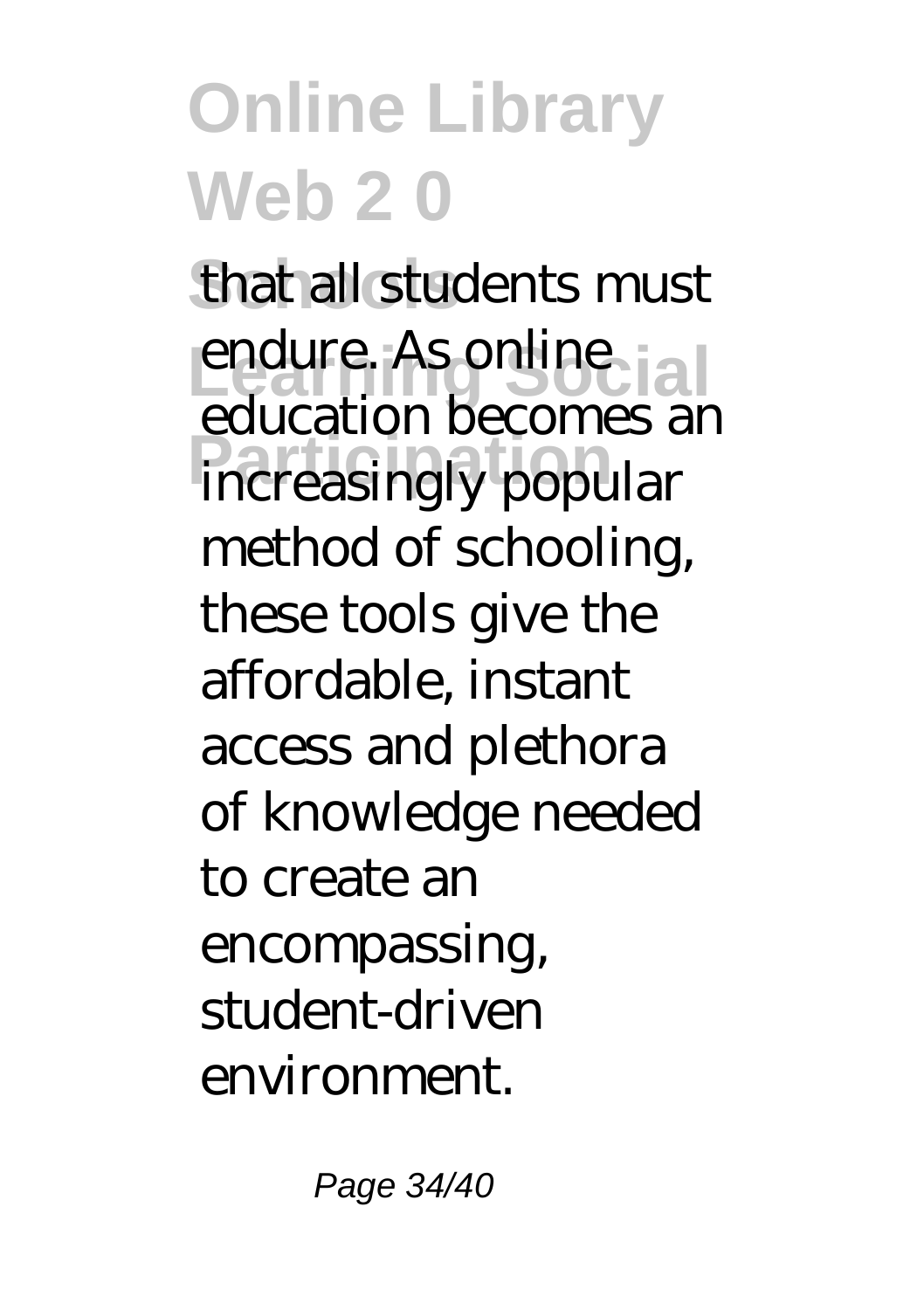How Web 2.0 Tools **Have Changed Online Participation** May 26, 2015 - A Education - Vista ... collection of Web 2.0 resources that can be used in the school. See more ideas about educational technology, web 2, classroom technology.

90+ Web 2.0 for Page 35/40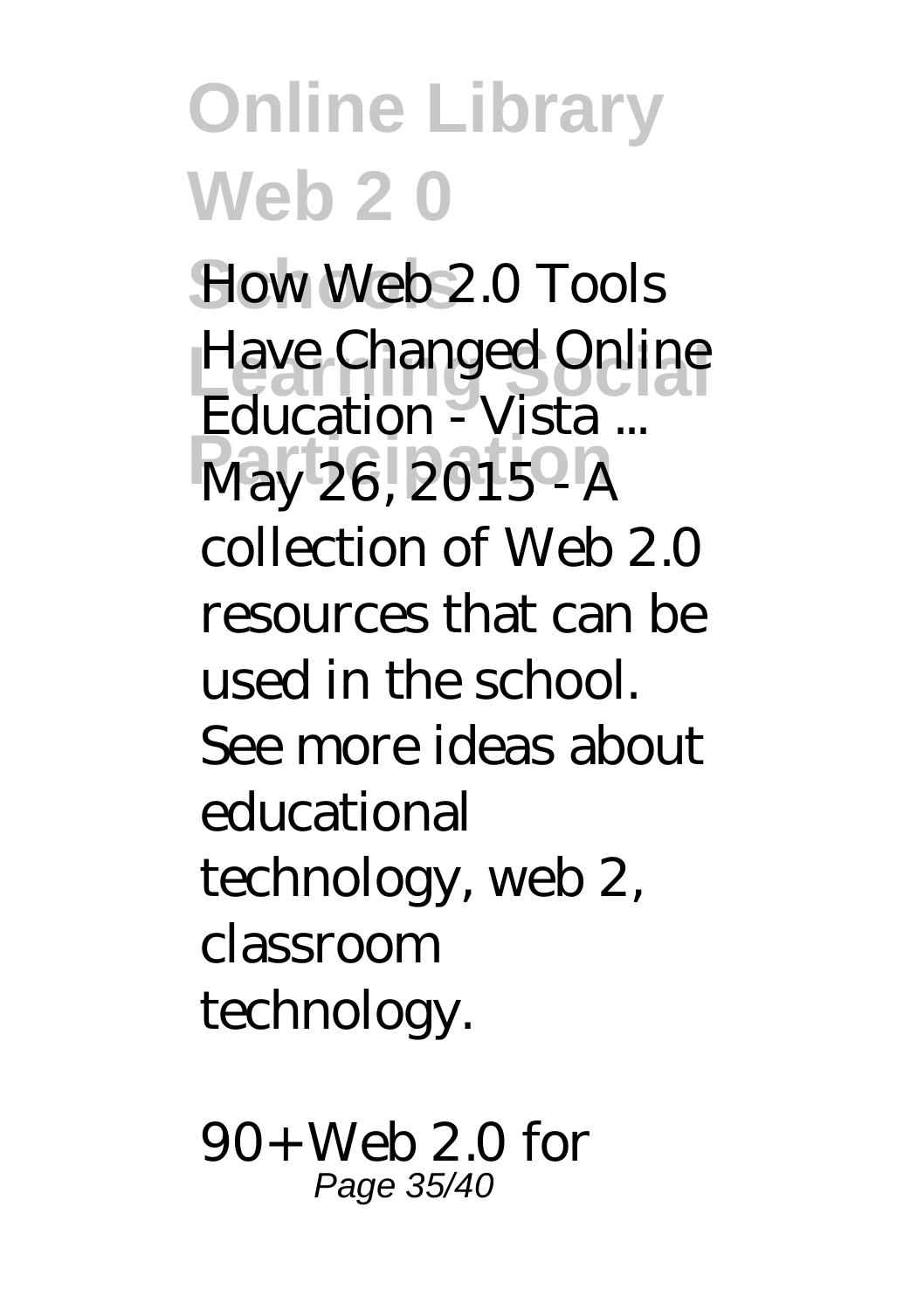**Schools** Schools ideas | educational Social **Participation** technology ... disadvantages of Web 2.0 in education 2/22/2016 0 Comments Unlike the Web of the  $1990'$  s. Web 2.0 tools make websites dynamic and collaborative and these are two distinct advantages that Page 36/40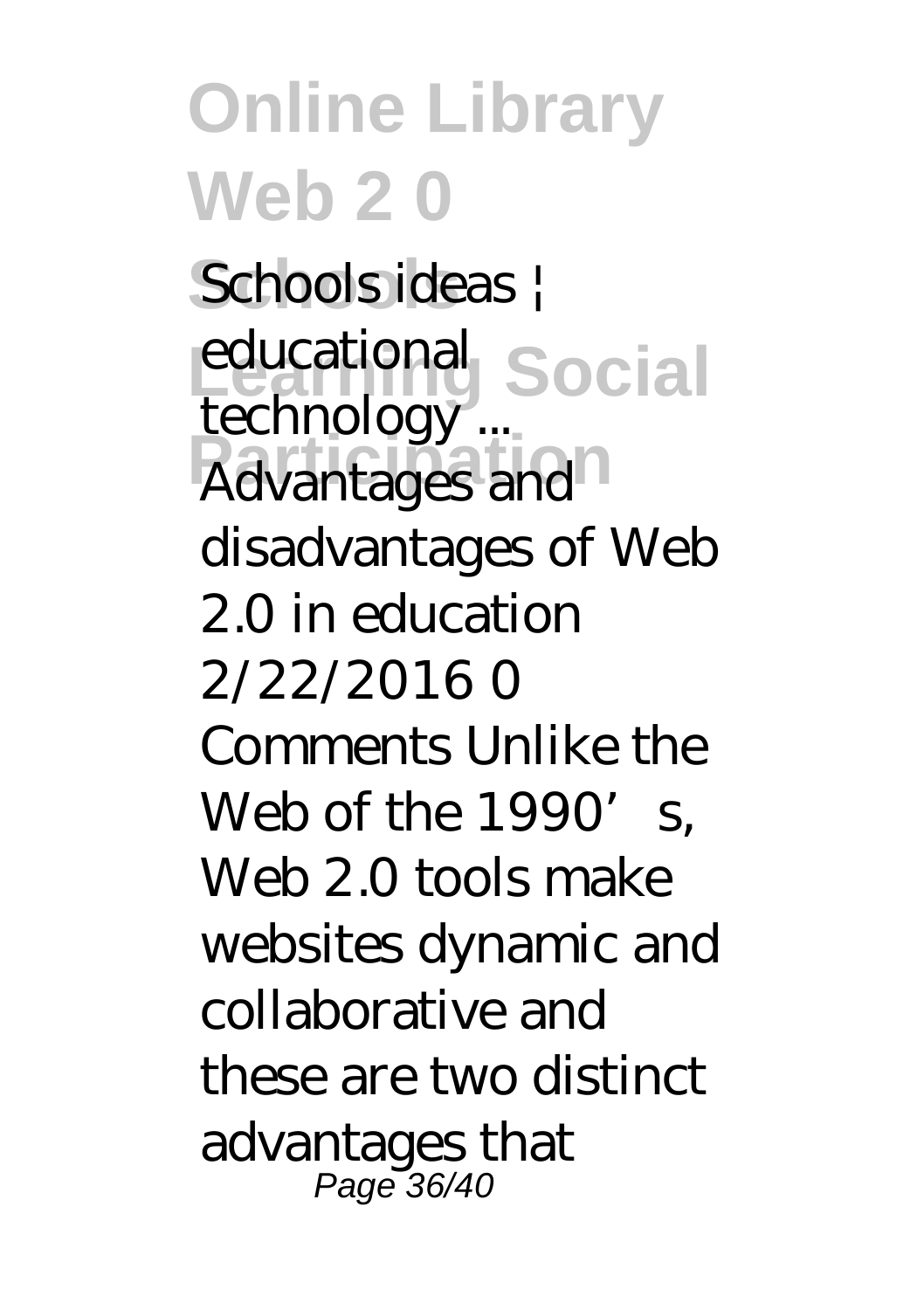#### **Online Library Web 2 0** educators can leverage in the **ocial** classroom to engage

**Participation** their students in learning.

Advantages and disadvantages of Web 2.0 in education ... Popular Web 2.0 tools -- including educational social networks, podcasts, and online videos -- Page 37/40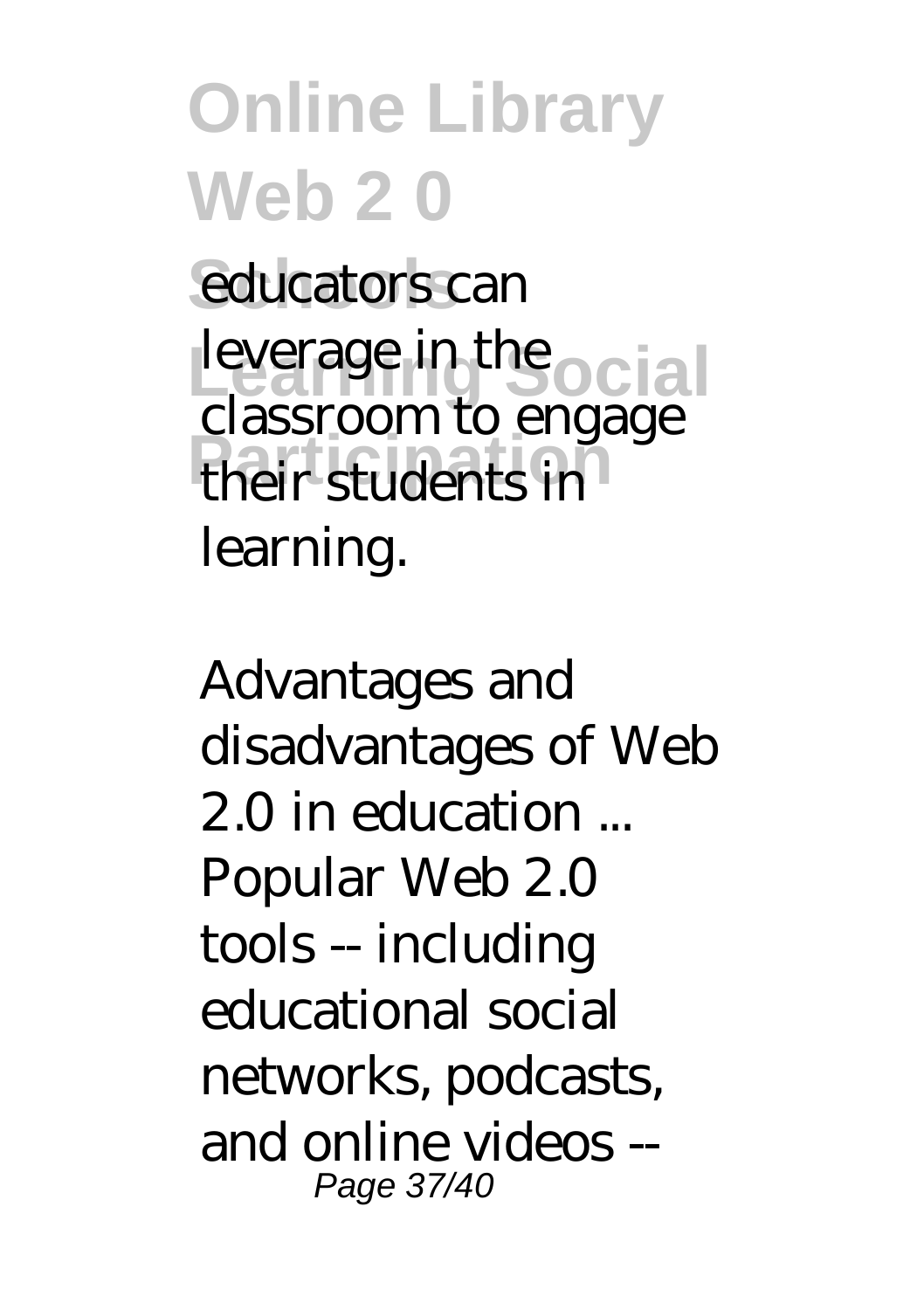allow information to be integrated<br>
integrated<br>
integrated<br>
integrated<br>
integrated<br>
integrated<br>
integrated<br>
integrated<br>
integrated<br>
integrated<br>
integrated<br>
integrated<br>
integrated<br>
integrated<br>
integrated<br>
integrated<br>
integrated<br>
integrated<br>
int **Participation** standing curriculum, immediately into a engaging students and providing innovative, collaborative solutions for instructors. That immersive learning environment that extends the concept of classroom is Page 38/40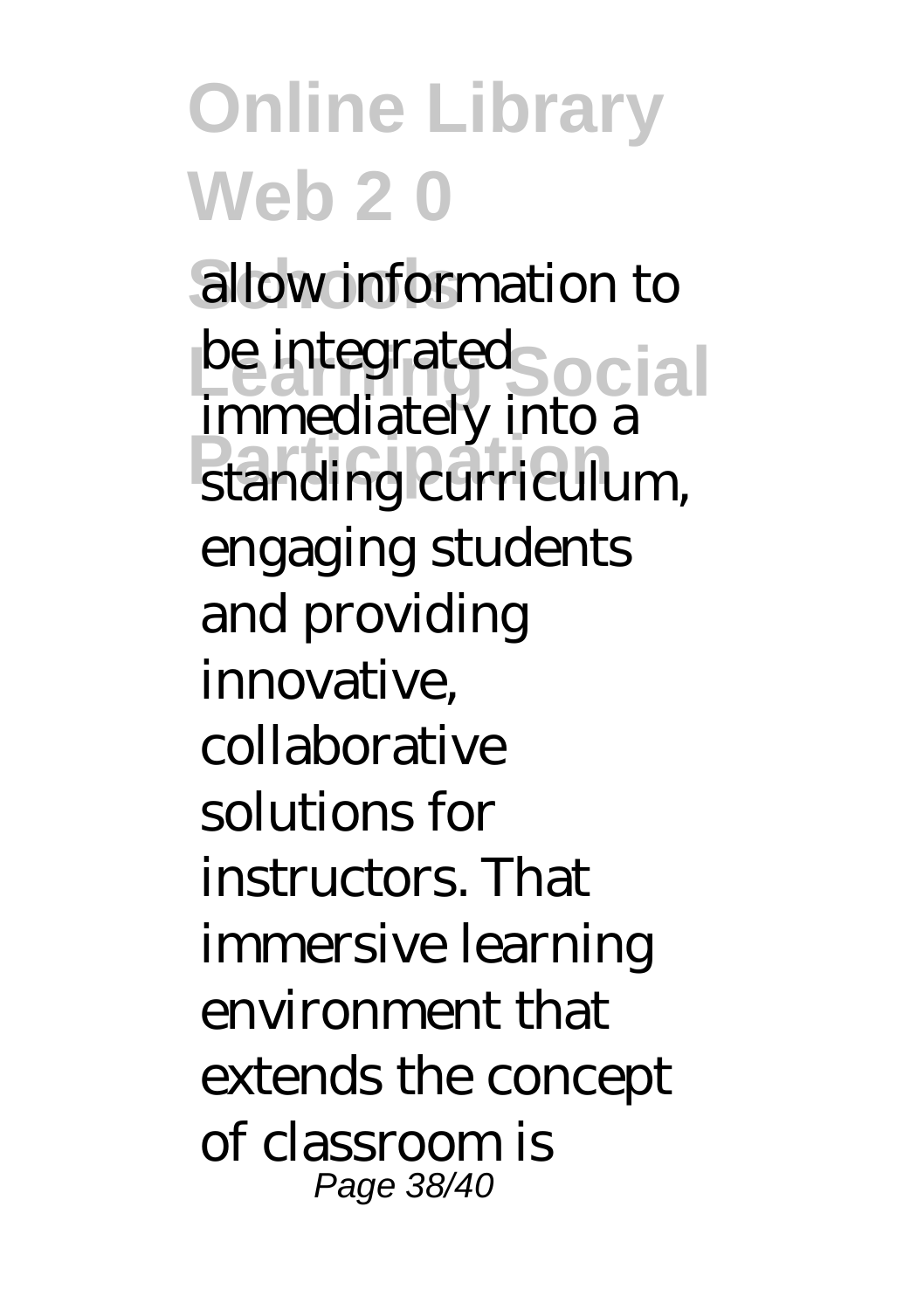#### **Online Library Web 2 0** Learning 2.0. **Learning Social Participation** the Next Generation | Learning 2.0: Built for Education World A Librarian's Guide to Creating 2.0 Subject Guides by iLibrarian blog. This is a useful guide to getting started in creating online subject guides. LibGuides - An easy way to create at Web Page 39/40